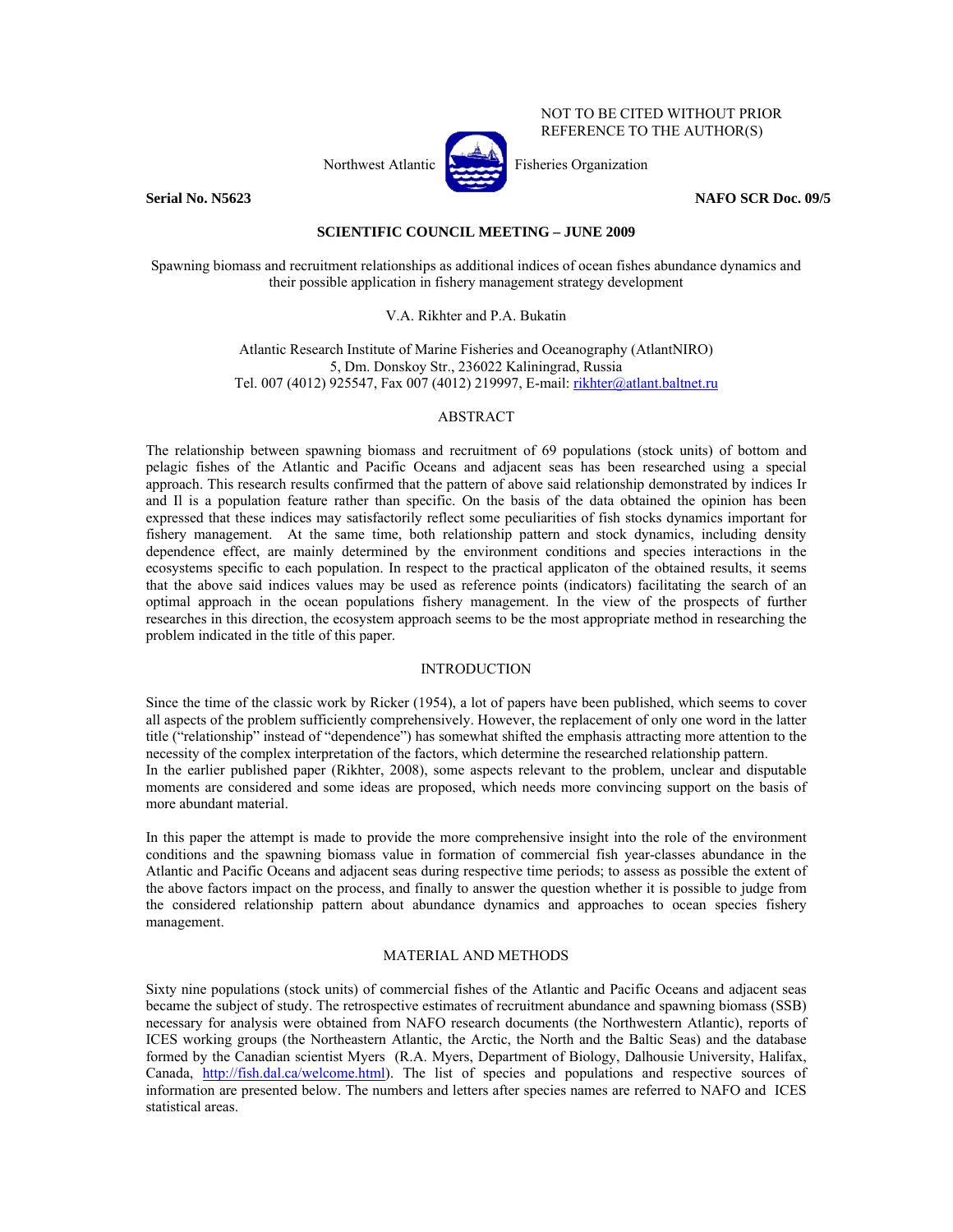| Populations (stock units)                                            | <b>Sources</b>         |
|----------------------------------------------------------------------|------------------------|
| <b>Northwestern Atlantic Ocean (NAFO area)</b>                       | <b>NAFO Documents</b>  |
| Cod (Gadus morhua), 2J+3KL                                           | Baird and Bishop, 1986 |
| Cod. 3NO                                                             | Morgan et al., 2007    |
| Greenland halibut (Reinhardtius hippoglossoides), 2+3                | Healy and Mahe, 2005   |
| American plaice (Hippoglossoides platessoides), 3LNO                 | Dwyer et al., 2005     |
| Northeastern Atlantic Ocean, Arctic and adjacent seas (ICES area)    | <b>ICES</b> Reports    |
| Cod, I and II                                                        | ICES, 2006a            |
| Haddock (Melanogrammus aeglephfinus), I and II                       |                        |
| Pollock (Pollachius virens), I and II                                |                        |
| Greenland halibut, I and II                                          |                        |
| Cod. 347d                                                            | <b>ICES, 2006b</b>     |
| Haddock, IV and IIIa                                                 |                        |
| Pollock, IV, VI and IIIa                                             |                        |
| European plaice (Pleuronectes platessa), (North Sea)                 |                        |
| Cod, 25-32                                                           | <b>ICES, 2006c</b>     |
| Norwegian spring-spawning herring (Clupea harengus)                  | ICES, 2007a            |
| North Sea herring                                                    | <b>ICES, 2007b</b>     |
| Atlantic herring, VIa (S) and VIIbc                                  |                        |
| Western Baltic herring, IIIa and 22-24                               |                        |
| European pilchard (Sardina pilchardus), VIII and IXa                 | <b>ICES, 2007c</b>     |
| Atriantic mackerel (Scomber scombrus), (Northeastern Atlantic Ocean) |                        |

Below the list of populations is presented, for which the respective information is available in Myers database:

| Cod, NAFO 3M                                                   | Walleye pollock ( <i>Theragra chalcogramma</i> ), the         |
|----------------------------------------------------------------|---------------------------------------------------------------|
| Cod, NAFO 3Ps                                                  | eastern Bering Sea                                            |
| Cod, NAFO 4RS                                                  | Pacific cod (Gadus macrocephalus), the western coast          |
| Cod, NAFO 4VsW                                                 | of Canada                                                     |
| Cod, NAFO 4X                                                   | Longhead dab (Limanda proboscidea), shelf of the              |
| Cod, NAFO 5Z                                                   | western Kamchatka                                             |
| Haddock, NAFO 4TVW                                             | Sakhalin sole ( <i>Limanda sakhalinensis</i> ), shelf of the  |
| Haddock, NAFO 5Ze                                              | western Kamchatka                                             |
| Silver hake (Merluccius bistraightis), NAFO 4VWX               | Yellowfin sole (Limanda aspera), shelf of the western         |
| Silver hake, NAFO 5Ze                                          | Kamchatka                                                     |
| Silver hake, NAFO 5Zw+6                                        | Alaska plaice (Pleuronectes quadrituberculatus), shelf        |
| White hake (Urophycis tenuis), NAFO 4T                         | of the western Kamchatka                                      |
| Yellowtail flounder (Limanda ferruginea), NAFO                 | Flathead flounder (Hippoglossoides elassodon), shelf          |
| $5Zw+6$                                                        | of the western Kamchatka                                      |
| Striped bass (Morone saxathilis), the USA eastern cost         | Rock sole <i>(Lepidopsetta bilineata)</i> , the western coast |
| Red porgy ( <i>Pagrus pagrus</i> ), the USA eastern cost       | of Canada                                                     |
| Dogfish (Squalus acanthias), NAFO 4-6                          | Greenland halibut, the eastern Bering Sea                     |
| Lane snapper (Lutjanus synagris), Cuba area                    | Pacific halibut (Hippoglossus stenolepis)                     |
| Bluefish ( <i>Pomatomus saltatrix</i> ), the USA eastern coast | Black Sea turbot (Psetta maeotica), Black Sea                 |
| Weakfish (Cynoscion regalis), the USA eastern coast            | Pacific ocean perch (Sebastes alutus), the western            |
| Cod, Iceland area, ICES                                        | coast of USA                                                  |
| Whiting (Merlangus merlangus), ICES IV and VIId                | Pacific ocean perch, the Aleutian Islands area                |
| Common dab (Limanda limanda), ICES (the Belt Sea)              | Chillpepper rockfish (Sebastes goodei), the western           |
| Norway pout (Trisopterus esmarkii), ICES (the                  | coast of USA                                                  |
| Northern Sea)                                                  | Sable fish (Anaplopoma fimbria), the western coast of USA     |
| Capelin (Mallotus villosus), ICES (the Barents Sea)            | Atka mackerel (Pleurogrammus monopterygius), the              |
| Capelin, ICES (Island area)                                    | eastern Bering Sea                                            |
| Blue whiting (Micromesistius poutassou), ICES (the             | Pacific herring (Clupea pallasii), the eastern Bering Sea     |
| northern part)                                                 | Chub mackerel (Scomber japonicus), Japan area                 |
| Atlantic herring, ICES VIa (the northern part)                 | Peruvian anchovy (Engraulis ringens)                          |
| Cape hake (Merluccius capensis), the South Africa              | Southern blue whiting (Micromesistius australis),             |
| area                                                           | New Zealand area                                              |
| Pacific hake (Merluccius productus), the western coast         | Cape horse mackerel ( <i>Trachurus capensis</i> ), the South  |
| of Canada and USA                                              | Africa area                                                   |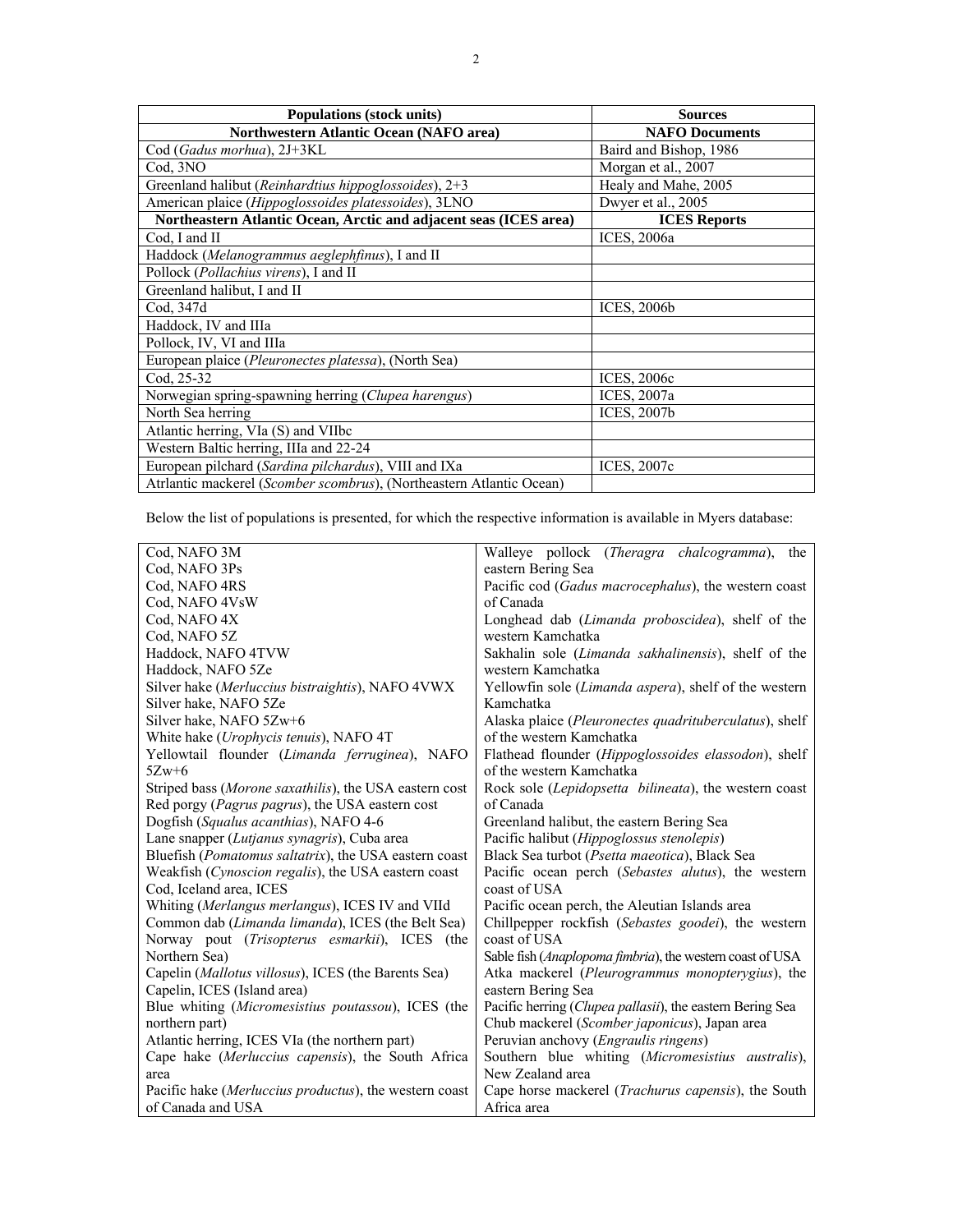The above presented list is sufficiently extensive to assume fulfilled the conditions required to continue researches in the chosen direction.

A special approach (Rikhter, 2005), slightly modified later, was applied in analysis of the spawning biomassrecruitment relationship. The ratio between the mean SSB values favorable to production of abundant yearclasses and high and low SSB values were denoted as Ir and Il (Rikhter, 2008). The relationship analysis was carried out to estimate the degree of relationship between recruits abundance and SSB value, starting from SSB level corresponding to the point of the maximum recruitment and below up to the lowest size observed. For the purpose to provide comparability Ir and Il in the considered populations, the deviations to the higher and lower values from the long-term mean recruitment abundance and biomass exceeding 20% were assumed as a criterion of strong year-classes and high and low SSB areas.

Besides, in the work the index of density dependence, such as the ratio between SSB corresponding to the maximum recruitment abundance (SSBrec) and SSB highest value (SSBmax) was tested.

#### RESULTS

Before consideration of the above mentioned indices for all listed populations, it is useful to recall some results of the previous study (Rikhter, 2008). In spite of small number of species sampled for analysis, estimated indices Ir and Il may apparently be used as the basis for populations grouping by the degree of environment factors and SSB value impact on the pattern of the relationship considered. For this purpose the following classification of indices values is proposed:

For Ir criterion

- 1. 0.81 and above: The effect of compensation factors (CF) is weak or actually absent. The recruitment dependence on SSB is mostly high and straight actually over the whole range.
- 2. 0.61-0.80: The effect of CF is from weak to moderate. The degree of the considered relationship (inverse) effect in the upper part of the biomass range varies from weak to moderate. In the lower part the degree of the considered relationship (straight) effect may be different.
- 3. 0.60 and below: The effect of CF is strong. The recruitment dependence on SSB is inverse and high in the upper part of the range. In the lower part the degree of the considered relationship (straight) effect may be different.

For Il criterion

- 1. 3.0 and above: The recruitment dependence on SSB is significant and straight. The environment conditions during a certain period remain relatively stable – mostly average for year-classes abundance formation.
- 2. 2.1-2.9: The environment conditions play an important role in the recruitment variability reducing its dependence on SSB value.
- 3. 2.0 and below: The environment conditions play the major role in formation of year-classes abundance and its fluctuations. The recruitment dependence on SSB is very weak or actually absent.

Then grouping of the populations was made by above mentioned criteria according to the proposed categories (Tables 1 and 2).

The presented data indicate that the same groups include populations of different species inhabiting areas located at considerable distance from each other, sometimes in different oceans. At the same time, populations of the same species often occur in different groups.

As expected, grouping the populations on the basis of Il criterion revealed similar peculiarities as the data from Table 1. Therefore, the preliminary conclusions made earlier on the basis of analysis of rather restricted material (Rikhter, 2008) have been confirmed.

Ir and Il values appeared rather high in some populations (0.81 and above, 3.00 and above, respectively) to assume availability of significant dependence of recruitment abundance on SSB value (Rikhter, 2005). For the species with above said indices values the relationship coefficients (Table 3) were estimated starting from the biomass level corresponding to the maximum recruitment and up to the lowest observed value. Eighteen stock units were selected for the relationship analysis.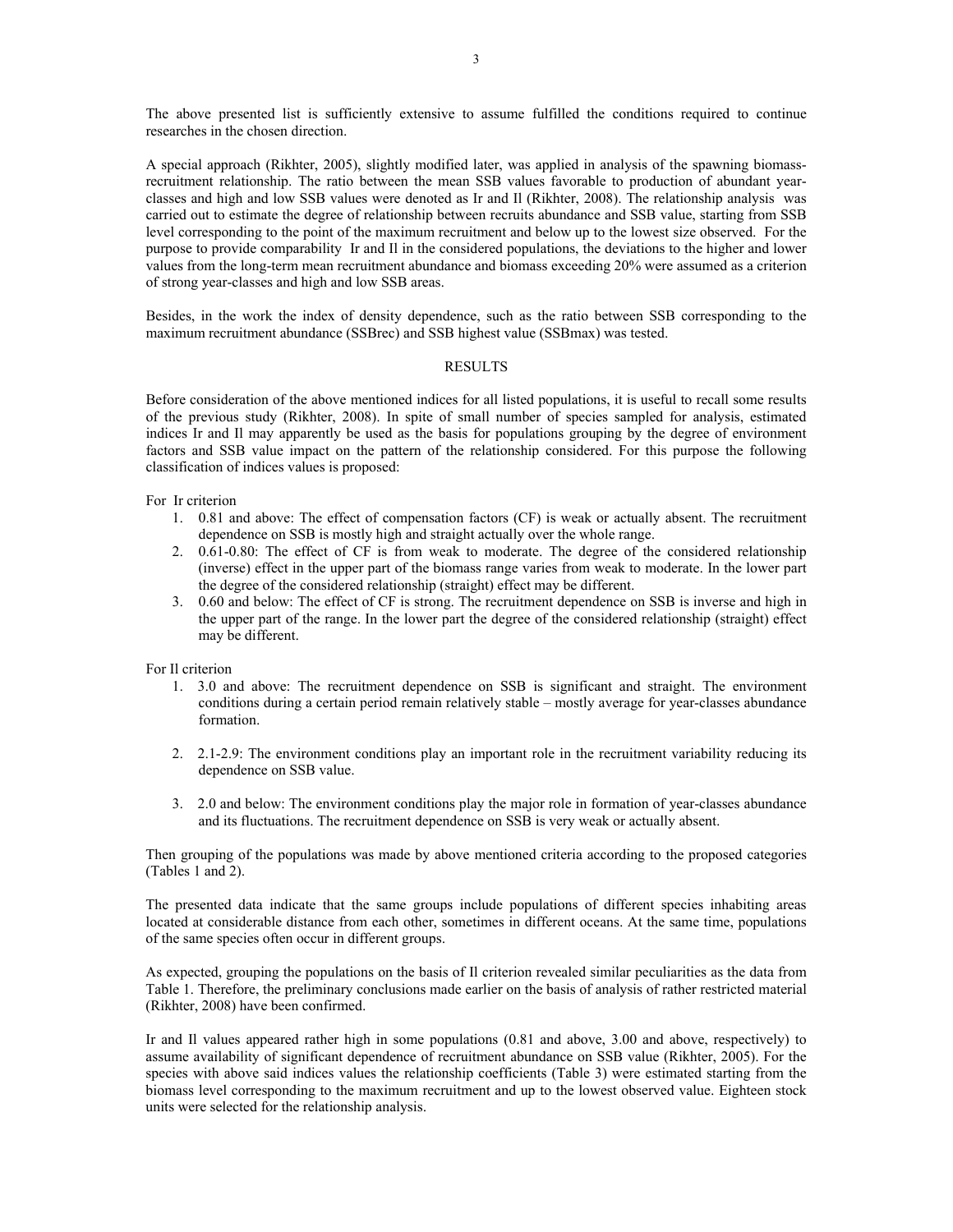The data presented evidence that, except for Pacific rockfish, the relationship varied from significant to strong, while the statistical confidence exceeded 99%. In 6 populations the coefficient of determination  $(r^2)$  constituted 0.50 and more indicating considerable effect of SSB value in year-classes abundance variability. The stockrecruitment relationship of populations listed in Table 3 is shown in Fig.1, where arrows indicate biomass levels corresponding to the maximum abundance of recruits during the observation period, and the horizontal dotted line represents the boundary above which the area of strong (according to the criterion adopted) year-classes is located.

Evidently, abundant recruitment was formed in most cases at average and high SSB levels. The pattern of the considered relationship in populations with the lowest Ir and Il is shown in Fig. 2, where the opposite picture is observed.

Strong year-classes are observed there mostly in the area of low and average SSB values. Apparently, in this case we could not speak about any more or less straight density dependence. At the same time, the compensatory factors role in some populations may be rather considerable.

Now we consider the ratio SSBrec/SSBmax in respect to its application as an additional index. The data presented in Table 4 indicate that mostly high values are typical to cod and haddock populations of the Northwestern Atlantic and Pacific species of Sebastes, while the lowest values were observed in flatfish of the western Kamchatka shelf. To provide the picture of probable relationship between the considered index and Ir and Il indices, SSBrec/SSBmax values were arranged in three groups (high  $-0.71$ -1.00, average  $-0.70$ -0.51, low – 0.50 and below) and the mean values were estimated for each group and compared to the mean estimates of the above mentioned indices (Table 5).

Apparently, the data presented evidence the existence of a certain relationship between the considered values, the statistical reliability of which is indicated by the relationship coefficients: SSBrec/SSBmax and Ir –  $r=0.59$ ,  $p = 0.001$ ; SSBrec/SSBmax and Il –  $r = 0.22$ ,  $p = 0.065$ . While in the first case the relationship is considerable with high statistical significance, in the second case it is weak and statistically unreliable.

To verify the assumption of considerable role of compensatory factors in some populations, several populations with low Ir were selected and coefficients of relationship between SSB were estimated (starting from average and up to the high values) and respective recruitment (Table 6).

As could be seen, the high and statistically significant dependence between recruitment and spawning biomass in the upper part of the range is observed in Greenland halibut and Chub mackerel only.

According to the results of the previous research, the pattern of SSB-recruitment relationship is determined mostly by the environment conditions (Rikhter, 2008). On this basis the assumption was made that the more observation period resulted in the higher probability of that the above said relationship would not remain stable during the entire period considered. To verify this assumption, the populations were selected with data covering the period more than 40 years. Further these periods were subdivided into shorter time intervals approximately corresponding to a certain state of SSB dynamics (Fig. 3).

Then Ir and Il were estimated for each interval indicated with vertical dotted lines (Table 7). Judging from the results obtained, the above made assumption is valid. As could be seen, indices estimated for the shorter time intervals differ from the estimates obtained for the whole observation period. The most considerable differences occurred in cod and haddock populations from NAFO area (3NO and 5Ze respectively) and Norwegian springspawning herring.

#### DISCUSSION

At first, let consider the data presented in Tables 1 and 2. The results of previous researches of the indicated subject (Rikhter, 2005, 2007, 2008) allow to interpret the new information as follows. In Table 1 all populations are grouped on the basis of the compensatory factors effect, starting from a certain (sufficiently high) SSB level and up to the maximum observed value. High (close to 1) Ir values (group 1) evidence that the compensatory factors effect is weak or actually absent and the probability of rather considerable dependence of recruitment on SSB value with the range from the maximum and minimum. At the same time, according to Nikolskiy (1974) the considered relationship is straight and indicates that regulatory mechanisms are normally working. It should be noted also that the straight relationship is clearly pronounced only during the periods of relative stability of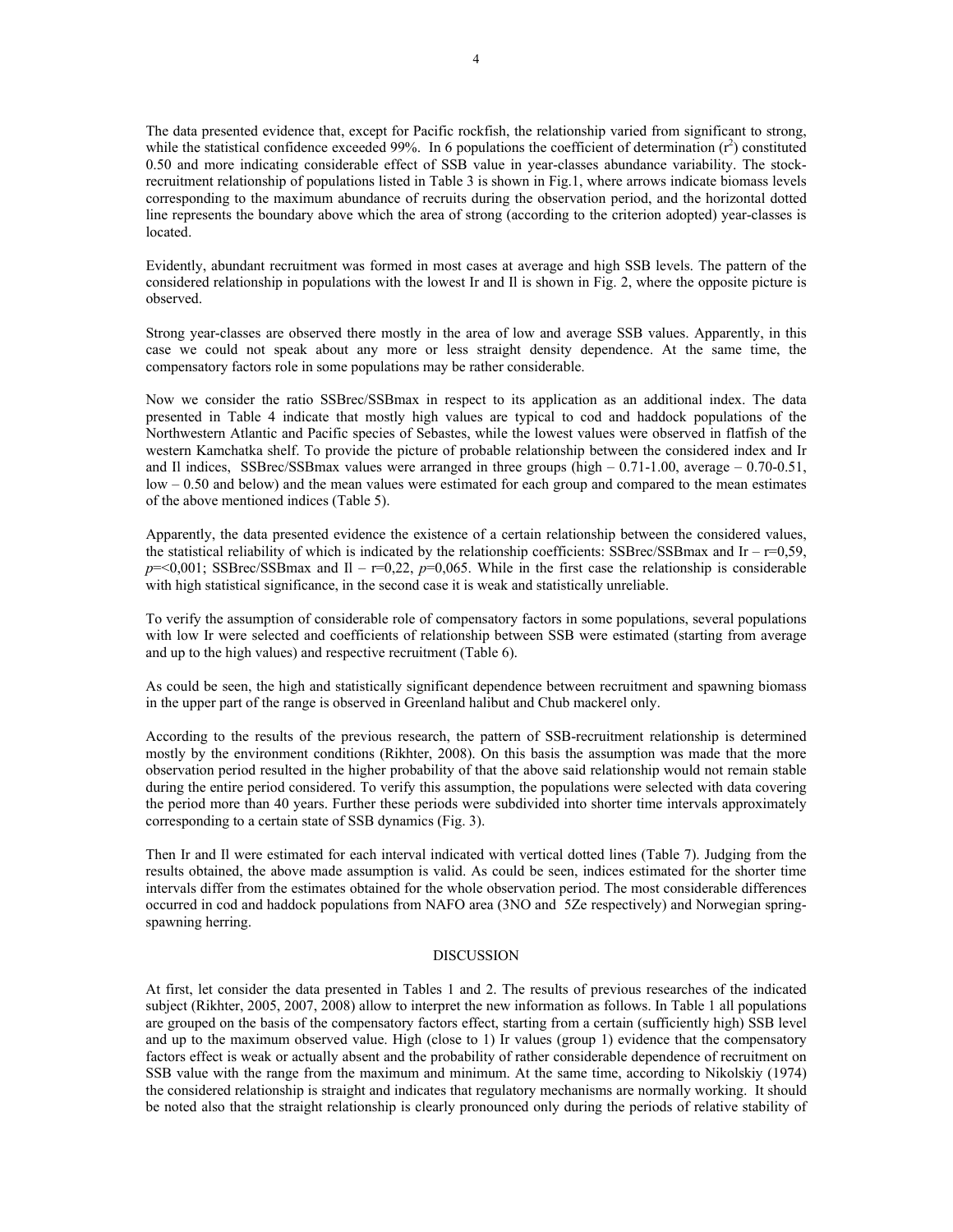environment factors affecting year-classes abundance formation (Rikhter, 2008), and is hardy relevant to the above said regulatory mechanisms. Zasosov (1976) noted the availability of appropriate relationship between abundances of ancestors and their offspring, which could be replaced by fluctuations and this does not contradict to the above considerations. The compensatory factors role in year-classes abundance formation in populations of groups 2 and 3 are assessed as moderate and considerable, respectively.

In general, Ir index provides a certain idea about the pattern of recruitment and SSB dynamics in the area of SSB high values.

Grouping the populations by Il criterion (Table 2) indicates that group 1, where the environment conditions are assumed relatively stable (average or unfavorable for young fish survival) during the observation period, is the less numerous, and when the effect of straight relationship should be pronounced. At the same time, in addition to unfavorable environment factors, sufficiently intensive fishery is likely to become a kind of trigger of the above said situation. As a result, sometimes the stock abundance decreased to the critically low level (collapse). The problem of such stocks recovery will not be discussed here. It is possible only to note, that this process required the environment conditions especially favorable to fish survival at the early life stages (Rikhter, 2007, Rikhter, 2008). As the history of researches shows, such events have appeared very seldom, and stocks recovery took a long period, sometimes several decades.

Judging from Il values, fluctuations of population abundance in group 3 are mostly determined by respective biotic and abiotic factors (Rikhter, 2005). Therefore, the role of fishery in depression of the considered stocks seems to be relatively insignificant. In these populations strong year-classes appeared not rarely even at the lowest SSB levels, which may be explained only by sharp inter-annual fluctuations of this fish group living conditions. Fish included into group 2 occupy the intermediate position according to the pattern of the relationship considered.

In general, Il index provides a certain idea about the dynamics of recruitment and SSB in the area of the latter parameter reduction from high to minimum values. The data presented in both tables confirm the preliminary conclusion made earlier (Rikhter, 2008), that the pattern of stock-recruitment relationship is a population characteristic, not a specific one, and is mostly determined by the impact of respective environment conditions (biotic and abiotic factors).

Considering the problem of the density dependence degree, it is useful to cite Dementieva (1976): "… the difficulties arise in determining the degree of interdependency between abundance of recruitment and producers. The word "degree" should be emphasized, since recommendations on fisheries management, stocks assessment and prediction improvement depend on evaluation of the degree or closeness of this relationship". It seems that Ir and Il indices, which allow to evaluate the degree of SSB and environment factors impact on recruitment value, are the development of the idea expressed in the above citation.

The above considerations evidence that the pattern of considered factors dynamics is the prime cause determining the degree of dependence between producers and offspring. The data presented in Table 3 indicate that the density dependence role appeared very important and sometimes even basic in year-classes abundance formation in 17 out of 69 populations. However, in most populations this role may be evaluated as a secondary one, which agrees with Dementieva's opinion (1976).

Now let consider Figs. 1 and 2. The information contained in them allows to conclude that the indices used in this work satisfactorily reflects the pattern of recruitment and SSB dynamics of the populations researched. As a rule, high values of Ir and Il are associated with the total absence of strong year-classes at low SSB and vice versa. Besides, the points scatter in Fig. 2 provides the basis for assumption of considerable impact of compensatory factors (predation, cannibalism, food deficiency, diseases, etc.) on year-classes abundance, which, in turn, assumes probable in some cases approximation of the stock-recruitment relationship by Ricker's equation. In general, it seems that the abundance dynamics of populations with low Ir and Il is almost totally determined by the impact of biotic and abiotic environment factors.

Judging from the data of Tables 4 and 5, the ratio SSBrec/SSBmax deserves attention as an index supplementing Ir. As regards the area of low biomasses, the sharp fluctuations of SSBrec appear here as a result of environment factors impact on recruitment value. Therefore, application of this ratio as an index characterizing the stockrecruitment relationship could be hardly recommended.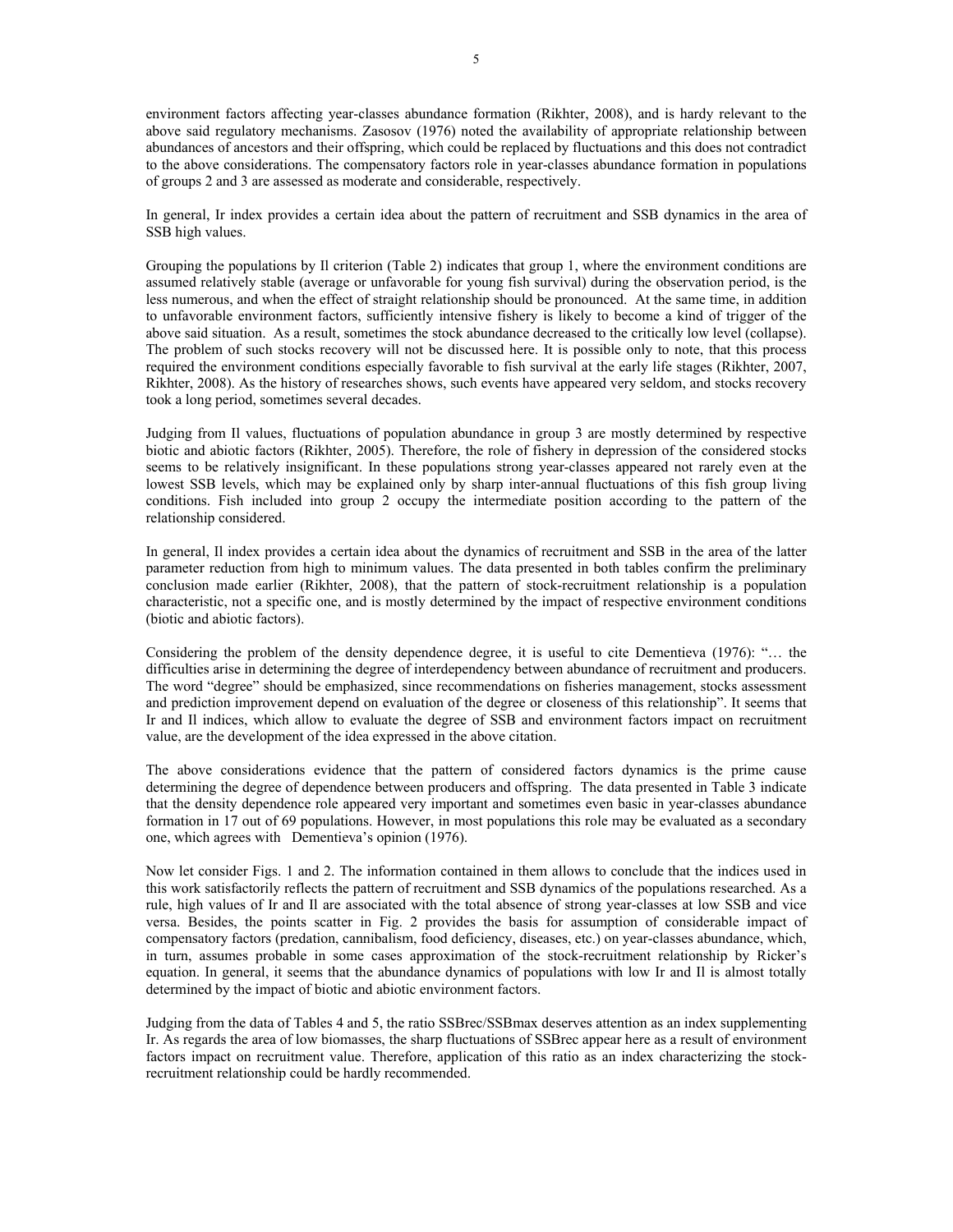Concerning the role of compensatory factors in the year-classes abundance formation, it should be noted that the unquestionable confirmation of their notable impact was obtained for population of Greenland halibut in the Northwestern Atlantic Ocean (NAFO 2+3) only. It seems that the idea of the inverse relationship between this stock and SSB value starting from a certain level of biomass and above, was expressed for the first time in 2005 (Rikhter, 2005). Its validity was confirmed with the results of the recent researches by Canadian scientists (Morgan et al., 2008). Most probably, the above mentioned relationship plays a serious role in dynamics of the chub mackerel stock (Table 6). It is hardly possible to say anything definite about the degree of compensatory factors impact in other populations, where the available data at best allow to speak about availability of the inverse relationship at a qualitative level only. However, even on the basis of two statistically reliable estimates only, it is possible to express a view on considerable role of compensatory factors in recruitment formation in some stocks. This condition is directly related to development of the optimal strategy of fisheries management. Unfortunately no proper attention has been paid to researching this aspect. At all levels, including the international one, uncontrolled increase of abundance and biomass of any commercial stock unit has been until now interpreted a'priori only as a factor favorable to the long-term maintenance of fish resources in good condition. This one-sided approach may appear incorrect in some cases.

Certainly, the species biological parameters also affect the stock dynamics. Thus, in species with long life cycle and late maturation the processes of abundance reduction and recovery proceed considerably slower than in species with the opposite characteristics. In the latter species the abundance fluctuations will be undoubtedly significantly stronger and more frequent even at relatively similar conditions of year-classes abundance formation. However, if the species with a short life cycle lives in relatively stable conditions during a certain period, while the environment of the long-living species during the same period has changed considerably, the abundance fluctuations of the second species during the considered period will be more pronounced as compared to the first species.

It seems that in general the discussion of the obtained results allows to assume that SSB and recruitment dynamics, which becomes apparent in peculiarities of these parameters relationship, is basically determined by the environment conditions specific for each population, and as such is a population feature rather than specific. Naturally, the dynamics implies both processes of reduction and recovery of population abundance, while Halliday and Fanning (2006) noted the key role of environment variability only in connection with fish stocks collapse.

It remains to comment briefly the information shown in Table 7 and Fig. 3. Evidently, dealing with sufficiently long series of observations (above 40 years in our case), it is necessary to ascertain if the shorter intervals with different trends of biomass dynamics in individual populations are available within the time period considered. If these differences are revealed, the further analysis of the stock-recruitment relationship should be fulfilled for the each period separately. It is hardly possible to accept the opinion by Cushing (1979) that plotting the Ricker's curve requires data on recruitment abundance for very many years. As our data indicate, the pattern of this relationship may vary several times for these "very many years".

In respect to the ocean stocks fishery management, the group of populations with high Ir and Il deserves special attention. The strong relationship of these fishes recruitment and SSB dictates the necessity to maintain the spawning biomass at sufficiently high level (probably, above the mean level) and to take urgent measures aimed at the fishery intensity reduction (up to the total cessation) if the indications of SSB decline appear. Otherwise, the probability of the stock collapse is very high and further recovery of the stock will be impossible even at environment conditions relatively favorable (average) to year-classes abundance formation (Rikhter, 2007, 2008). In such cases even the total fishery cessation will not save the situation, as has been demonstrated by the history of cod fishery and researches in the Northwestern Atlantic Ocean. Several decades may pass before the environment conditions become so favorable, that at least one sufficiently abundant year-class will appear and the recovery process will start. However, the longer is the depression period, the higher is probability, that unfavorable changes for collapsed population will occur in the ecosystem, e.g. partial replacement of one species by another. In this case, the chance of getting a way off the above said situation will be minimal (Rikhter, 2007).

In the framework of the ecosystem approach to the fishery management, which currently becomes the main one in the international fisheries organizations activities, this risk should be taken into consideration. Besides, the changes may affect also the pattern of the stock-recruitment relationship (abundance dynamics) of individual or several populations, and as a result, probably the necessity appears to transfer these populations into other groups with new Ir and Il values. Accordingly, the approach to these populations fishery management will be different. The probability of events development according to this scenario is not very high, but it exists. On the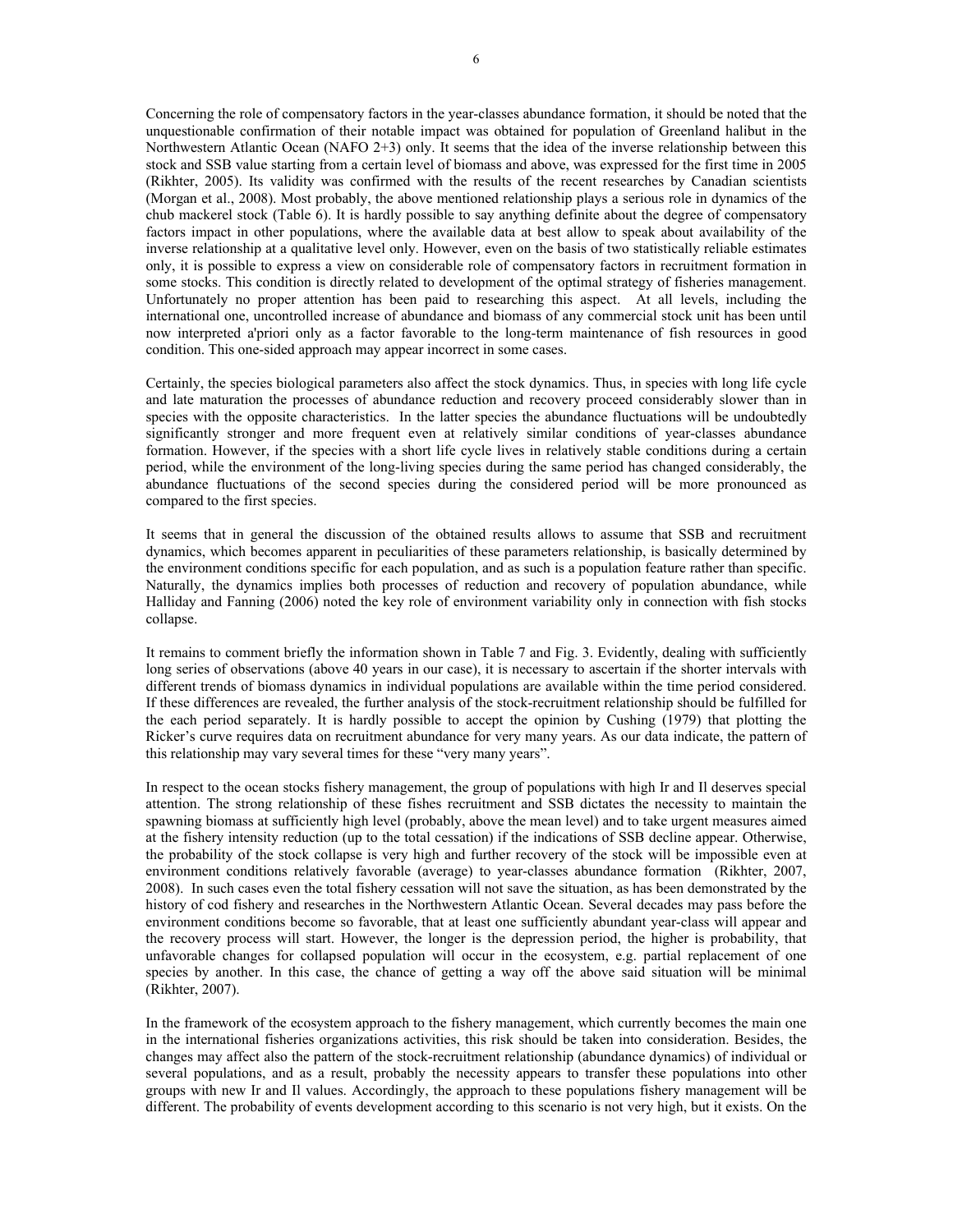other hand, low indices values evidence a relatively weak impact of fishery on the stock state, and as regards Ir, low values of this index evidence also considerable role of compensatory factors in year-classes formation. In this case estimation of the biomass limiting reference point in its low values area, denoted earlier as Blim (low) (Rikhter, 2005), is hardly required. If the trend to the biomass decline appears, it will be enough to reduce the fishing effort, maintaining the fishing mortality rate at the level optimal to the new population abundance levels (Rikhter, 1981). If the biomass of the population with respective Ir value has attained the level when the compensatory factors begin to act at their full potential towards off-spring abundance reduction, it is necessary to increase fishery intensity for the purpose to bring back the producers biomass to the optimal level (Barkova et al.; Rikhter, 2005, 2007). As regards the populations with intermediate indices values (mostly group 2, Table 1 and 2), they need a more flexible approach using, as necessary, the management strategy elements mentioned above.

The authors would like to warn against attempts to use for the practical purposes the above recommendations for the populations with time series (data on the stock and recruitment) finished in the  $20<sup>th</sup>$  century. The results of researches (Table 7, Fig. 3) evidence probable considerable long-term changes in the pattern of commercial stocks dynamics, and consequently in SSB-recruitment relationship. Therefore, it is necessary at first to obtain the information covering the recent time period.

In conclusion it seems necessary to speak briefly about the prospects of further researches of ocean fish population dynamics in the interpretation proposed by us (Rikhter, 2005, 2007, 2008, this paper). In this respect, the authors would like to cite some statements from the last chapter of the classic work by Nikolskiy (1974): "In the general form, the prospective task of the biological fishery science seems to me as revelation of biological regularities and development of methods for managing dynamics of commercial species populations abundance and biomass for the purpose of their productivity improvement" and "... a special attention should be paid to research of the interrelations, which appear between different populations in the ecosystem, studying the "elasticity", i.e. the degree of ecosystem sustainability and variability in different water basins. The research of this range of problems should be directed to the development of water ecosystems management methods on the basis of regularities existing in the nature". From the above considerations it appears that the final purpose of the biological fishery science, in the authors' opinion, is to attain the level providing the efficient management of not only commercial species abundance and biomass but also the water ecosystems. Accepting in general the formulation of tasks in the field of fish dynamics research, it seems that the above goal is hardly achievable in the nearest future with reference to the sea and ocean areas. Certainly, identification of biological regularities will provide the necessary scientific basis for the optimal fisheries management in the indicated areas only. However, even solution of this problem is not simple and extremely important matter.

It is useful to recall, that G.V.Nikolskiy had actually developed and formulated the basic principles of the ecosystem approach to research of fish stocks dynamics and fishery management already in 1970s. Since then many years had passed. The new century has begun before the above mentioned approach has been implemented into the common practice by scientists from different countries and international fisheries organizations as the basic method used in solution of strategic tasks for living resources conservation and fishery management.

As regards the research direction developed in this work, it hardly may be considered finished. The idea of considerable and even decisive impact of environment factors and species interactions in oceanic ecosystems on the stock-recruitment relationship pattern and dynamics of fish populations abundance, confirmed to a certain degree by the results obtained, needs comprehensive and purposeful research of the influence exerted by the above said factors and interactions on the living resources dynamics. Evidently, it is again the question of the ecosystem approach to this problem research, the implementation of which requires the joint work of specialists from different fields.

#### **CONCLUSIONS**

The results of this research confirmed that the stock-recruitment relationship pattern is a population characteristic (not species). At the same time, indices Ir and Il (and to a certain degree the ratio SSBrec/SSBmax) provide satisfactory picture of some features of the spawning biomass and recruitment dynamics, which are very important for fishery management. The latter features apparent in characteristics of the indicated ratio (Ir and Il values), are mainly determined by the environment conditions (abiotic and biotic factors) specific for each population. Therefore, it is apparently possible also to speak about population specific of fish stocks dynamics. It is likely, that the above said conditions determine to a considerable degree also the role of density dependence in the year-classes abundance formation.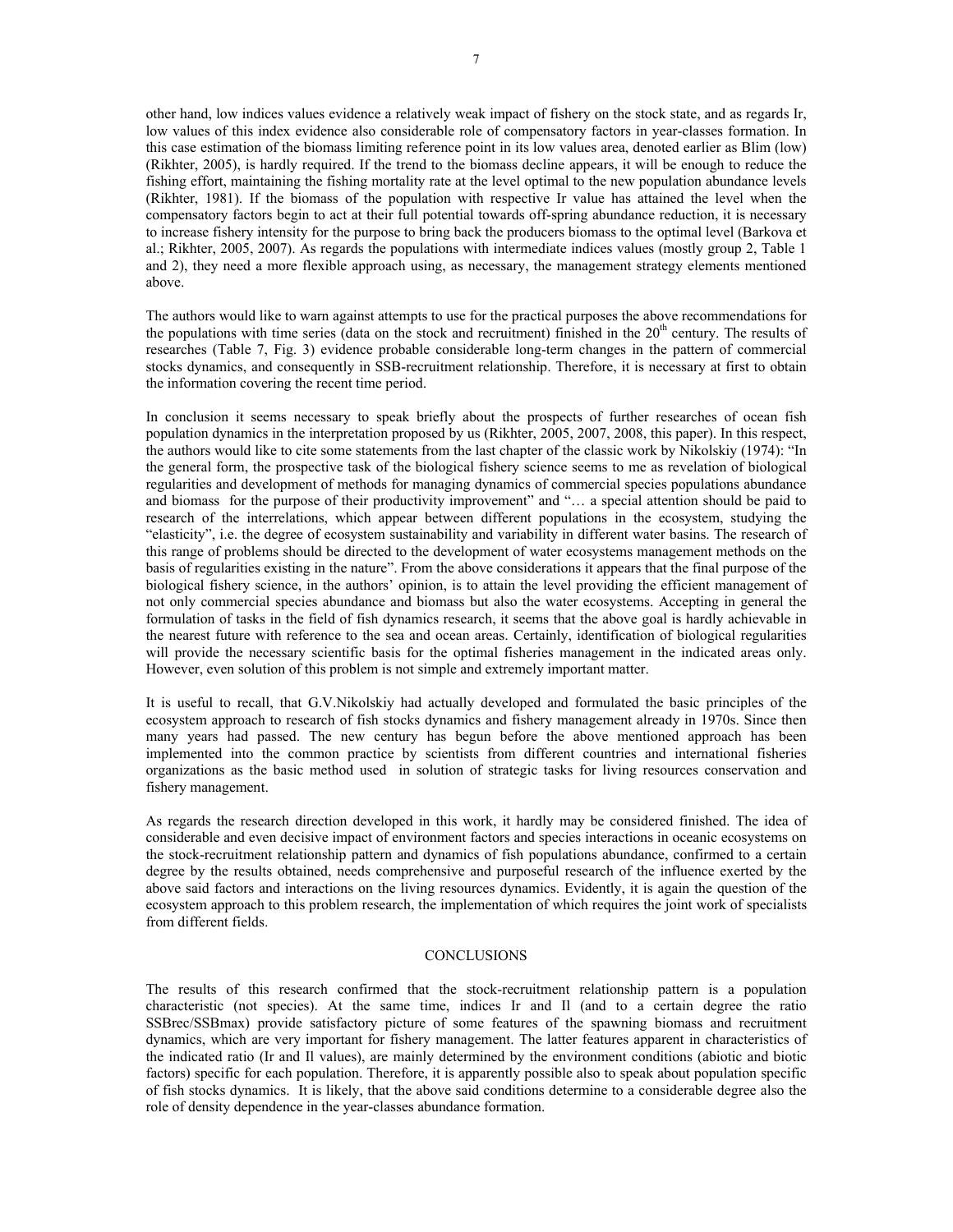In general, on the basis of the data obtained it is possible to assume that Ir and Il values may be used as reference points (indicators) facilitating elaboration of the optimal approach to ocean fishery management. At the same time the occurrence of different populations and species in one group, stipulated by similar impact of environment on their abundance dynamics, assumes approximately similar approach to the management strategy, which in any case should take in consideration the impact of respective ecosystem elements on commercial stocks dynamics.

## ACKNOWLEDGEMENTS

The authors are very grateful to I.A.Tenitskaya for assistance in illustrations preparation and E.I.Kukuev for consultations on Latin and English names of some fish species.

#### REFERENCES

Baird J.W. and Bishop C.A. 1986. MS. Assessment of the cod stock in NAFO divisions 2J+3KL. NAFO SCR Doc., No. 47, Serial No. N1163, 50 p.

Barkova N.A., M.V.Domanevskaya, V.A.Rikhter, Z.A.Chesheva. 2003. On possibility to apply the precautionary approach in pelagic fishery of the Central-Eastern Atlantic Ocean in conditions of insufficient information support. Problems of Fisheries. Vol. 4, No. 3(15), p. 515-528.

Сushing D.H. 1975. Marine ecology and fisheries. Cambridge University Press, 288 p.

Dementyeva Т.F. 1976. Biological background of fishery predictions. М. Pyscheprom., 237 p.

Dwyer K.S., Morgan M.J., Parsons D.M., Brodie W.B., Healey B.P., Shelton P.A. and Murua H. MS 2007. An assessment of American plaice in NAFO divisions 3NO. NAFO SCR Doc., No. 40, Serial No. N5392, 51 p.

Halliday R.G. and L.P. Fanning 2006. A history of marine fisheries science in Atlantic Canada and its role in the management of fisheries. Proc. N. S. Inst. Sci. Vol. 43, Part 2, p. 159-183.

Healey B.P. and J.-C. Mahe. MS 2005. An assessment of Greenland halibut in subarea 2+divisions 3KLMNO with projections under the Fisheries Commission rebuilding plan. NAFO SCR Doc. No. 63, Serial No. N5149, 54 p.

ICES. 2006a. AFWG Report 2006.

ICES. 2006b. WGNSSK Report 2006.

ICES. 2006c. WGBFAS Report 2006.

ICES. 2007a. WGMHSA Report 2007.

ICES. 2007b. HAFG Report 2007.

ICES. 2007c. ICES advise 2007. Book 9.

Morgan M.J., E.F. Murpy., J. Brattey. MS 2007. An assessment of the cod stock in NAFO divisions 3NO. NAFO SCR Doc. No. 40, Serial No. N5392, 51 p.

Morgan M.J., P.A. Shelton, D.C.M. Miller, B.P. Healey. MS 2008. Is there any evidence of a stock recruit relationship for Greenland halibut in subarea 2+div. 3KLMNO, NAFO SCR Doc. No. 46, Serial No. N5548, 15 p.

Nickolskiy G.V. 1974. The theory of fish school dynamics. М. Pyscheprom., 447 p.

Ricker W.E. 1954. Stock and recruitment. Fish. Res. Board Can. 11, p. 559-623.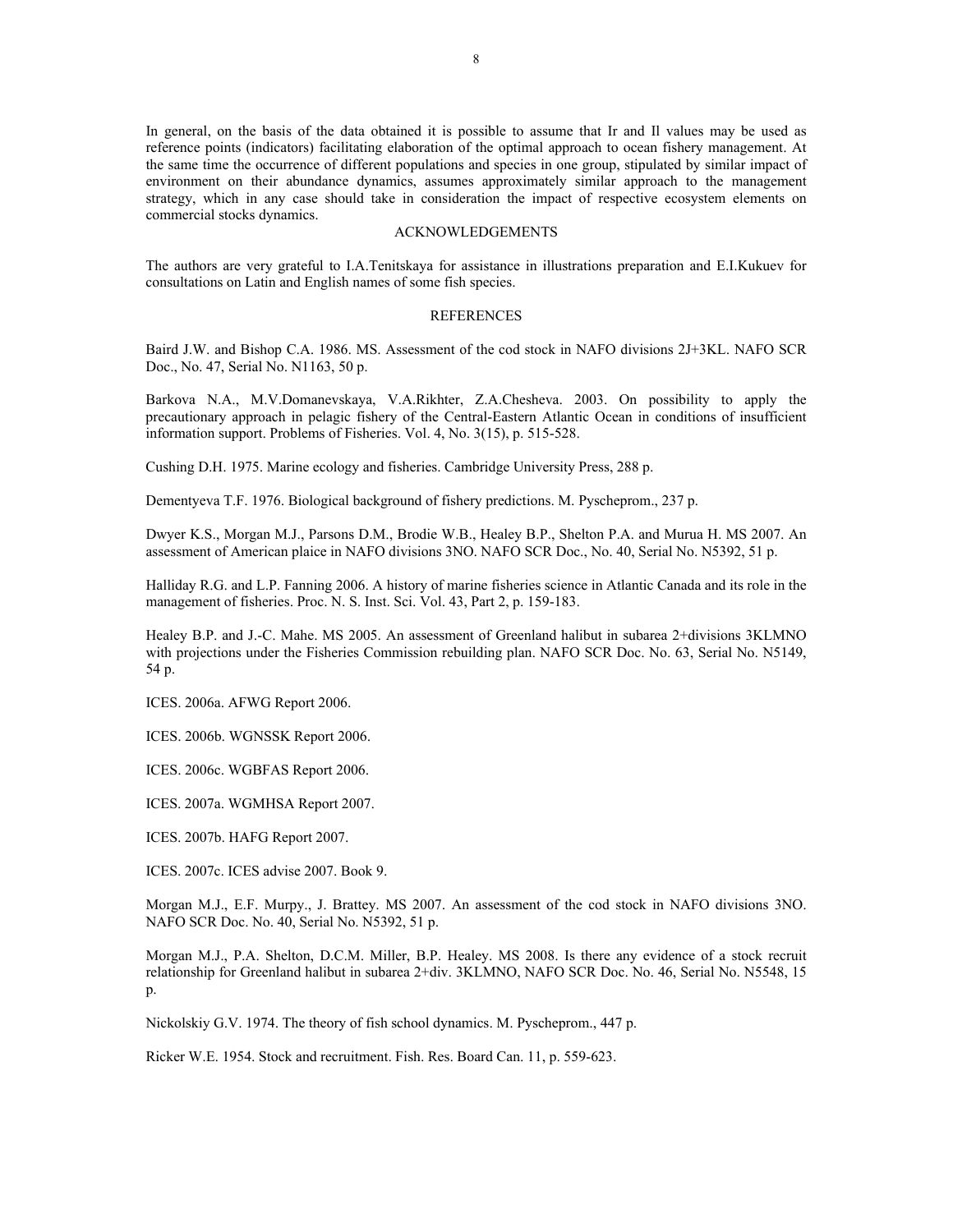Rikhter V.A. 2005. On the possible approach to the analysis of stock-recruitment relationship of some common fishes in the Northeastern Atlantic Ocean (NAFO area) and the role of the latter in their abundance dynamics and fishery management. Problems of Fisheries. Vol. 6, No. 4(24), p. 761-770.

Rikhter V.A. 2007. On abundance dynamics and management of some fish populations fishery in the Northwestern Atlantic Ocean (NAFO area). AtlantNIRO fishery-biological researches in 2004-2005: Collected papers of AtlantNIRO, Kaliningrad, p. 89-98.

Rikhter V.A. MS 2007. On the dynamics and prospects of some commercial fish stock recovery in NAFO area (the Northwestern Atlantic Ocean). NAFO SCR Doc. No. 03. Serial No. N5343, 7 p.

Rikhter V.A. 2008. The relationship of the spawning biomass and recruitment of some bottom fishes in ICES and NAFO areas: Abundance dynamics and fishery management. Problems of Fisheries. No.1(33), p. 83-95.

Zasosov А.V. 1976. Abundance dynamics of commercial fishes. М. Pyscheprom, 312 p.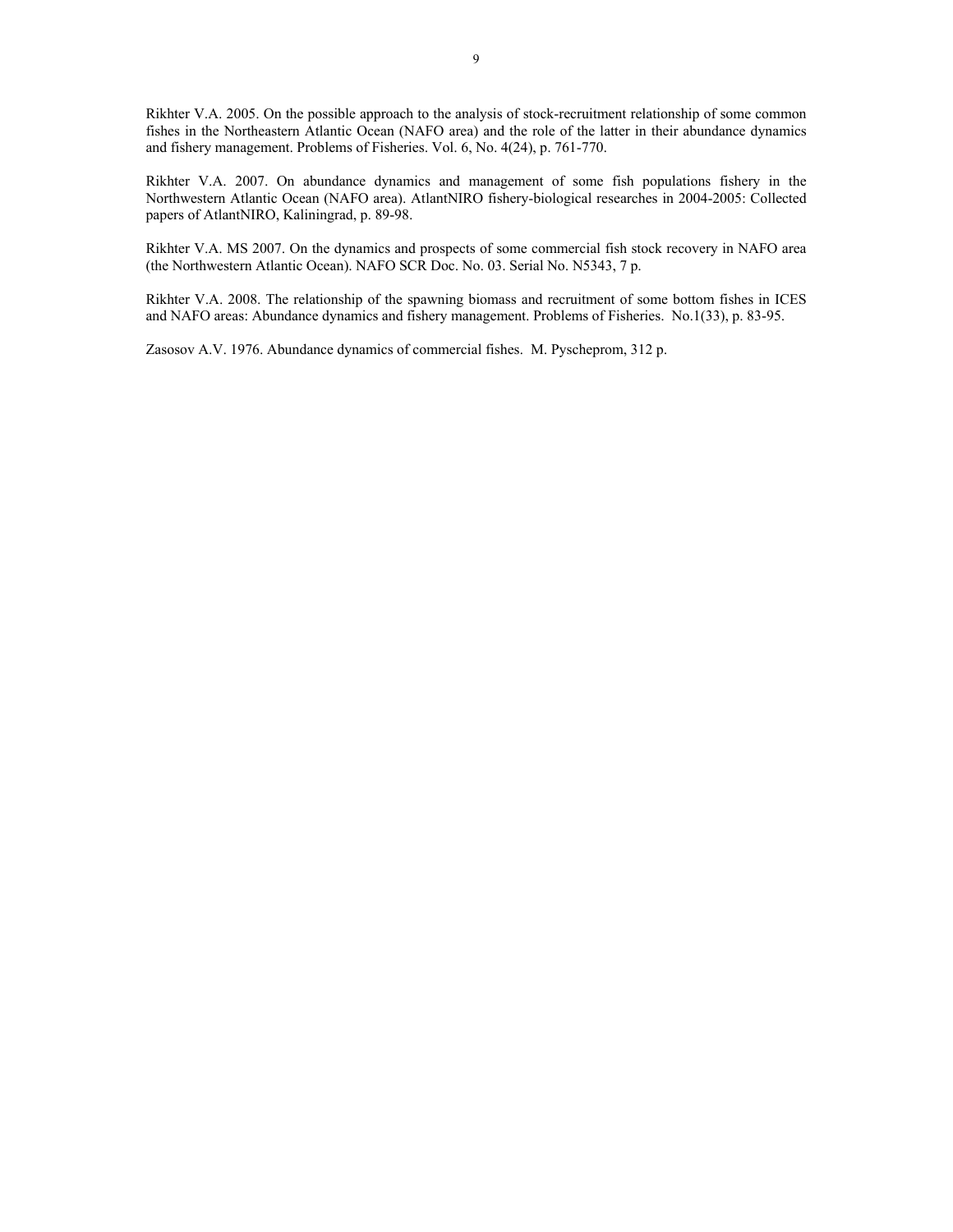| Populations (stock units)                                    | Ir<br>П |                |  |  |
|--------------------------------------------------------------|---------|----------------|--|--|
|                                                              |         | 0.81 uand more |  |  |
| Cod, NAFO 2J+3KL                                             | 1.03    | 4.68           |  |  |
| Cod, NAFO 3NO                                                | 1.01    | 4.11           |  |  |
| Cod, NAFO 3M                                                 | 0.91    | 3.59           |  |  |
| Cod, NAFO 4VsW                                               | 0.82    | 1.95           |  |  |
| Haddock, NAFO 4TVW                                           | 0.86    | 3.93           |  |  |
| Haddock, NAFO 5Ze                                            | 0.86    | 4.00           |  |  |
| Silver hake, NAFO 5Ze                                        | 1.09    | 7.67           |  |  |
| Silver hake, NAFO 5Zw+6                                      | 0.91    | 5.89           |  |  |
| Dogfish, NAFO 4-6                                            | 0.85    | 2.52           |  |  |
| Red porgy, the USA eastern coast                             | 0.89    | 2.48           |  |  |
| Striped bass, the USA eastern coast                          | 0.92    | 3.28           |  |  |
| Bluefish, the USA eastern coast                              | 0.94    | 1.85           |  |  |
| Walleye pollock, the eastern Bering Sea                      | 0.88    | 2.24           |  |  |
| Black Sea turbot, Black Sea                                  | 0.86    | 2.38           |  |  |
| Pacific ocean perch, the USA western coast                   | 0.88    | 2.50           |  |  |
| Chillpepper rockfish, the USA western coast                  | 0.82    | 1.47           |  |  |
| Greenland halibut, the eastern Bering Sea                    | 1.01    | 2.57           |  |  |
| Greenland halibut, ICES, I and II                            | 0.84    | 3.20           |  |  |
|                                                              |         | $0.61 - 0.80$  |  |  |
| Cod, NAFO 4RS                                                | 0.69    | 1.77           |  |  |
| Cod, NAFO 3Ps                                                | 0.73    | 1.74           |  |  |
| Cod, NAFO 4X                                                 | 0.75    | 1.32           |  |  |
| Cod, NAFO 5Z                                                 | 0.75    | 2.43           |  |  |
| Silver hake, NAFO 4VWX                                       | 0.80    | 1.35           |  |  |
| Greenland halibut, NAFO 2J+3KLMN                             | 0.63    | 1.97           |  |  |
| American plaice, NAFO 3LNO                                   | 0.77    | 3.53           |  |  |
| Cod, ICES 347d                                               | 0.77    | 2.40           |  |  |
| Cod, ICES, Island area                                       | 0.67    | 2.76           |  |  |
| Cod, the Baltic Sea, ICES 25-32                              | 0.77    | 2.61           |  |  |
| Haddock, ICES I and II                                       | 0.69    | 1.74           |  |  |
| Whiting, ICES IV and VIId                                    | 0.69    | 1.87           |  |  |
| Common dab, ICES, the Belt Sea                               | 0.78    | 1.42           |  |  |
| Norwegian spring-spawning herring                            | 0.68    | 5.70           |  |  |
| Atlantic mackerel, ICES, Northeastern Atlantic               | 0.67    | 1.40           |  |  |
| Capelin, ICES, Island area                                   | 0.79    | 2.14           |  |  |
| Atlantic herring, ICES VIa (south) and VIIbc                 | 0.66    | 2.19           |  |  |
| Western Baltic herring, ICES IIIa, 22-24                     | 0.68    | 1.45           |  |  |
| European pilchard, ICES VIIIc-Ixa                            | 0.71    | 1.21           |  |  |
| European plaice (Pleuronectes platessa), ICES, the North Sea | 0.77    | 1.54           |  |  |
| Cape horse mackerel, the South Africa area                   | 0.65    | 1.41           |  |  |
| Pacific hake, the western coast of USA and Canada            | 0.70    | 1.47           |  |  |
| Sakhalin sole, shelf of the western Kamchatka                | 0.63    | 1.88           |  |  |
| Pacific halibut, the northern part of the ocean              | 0.69    | 1.46           |  |  |
| Norway pout, ICES, the North Sea                             | 0.71    | 1.78           |  |  |
| Weakfish, the USA eastern coast                              | 0.65    | 1.91           |  |  |
| Lane snapper, Cuba area                                      | 0.78    | 1.72           |  |  |
| Sable fish, the USA western coast                            | 0.77    | 1.49           |  |  |
| Southern blue whiting, New Zealand area                      | 0.68    | 2.13           |  |  |
| Peruvian anchovy, Peru area                                  | 0.80    | 2.53           |  |  |
|                                                              |         | 0.60 and less  |  |  |
| White hake, NAFO 4T                                          | 0.50    | 1.03           |  |  |
| Yellowtail flounder, NAFO 5Zw+6                              | 0.44    | 2.16           |  |  |
| Cod, ICES I and II                                           | 0.55    | 2.52           |  |  |
| Haddock, ICES IV and IIIa                                    | 0.53    | 2.30           |  |  |

Table 1. Populations (stock units), grouped by Ir criterion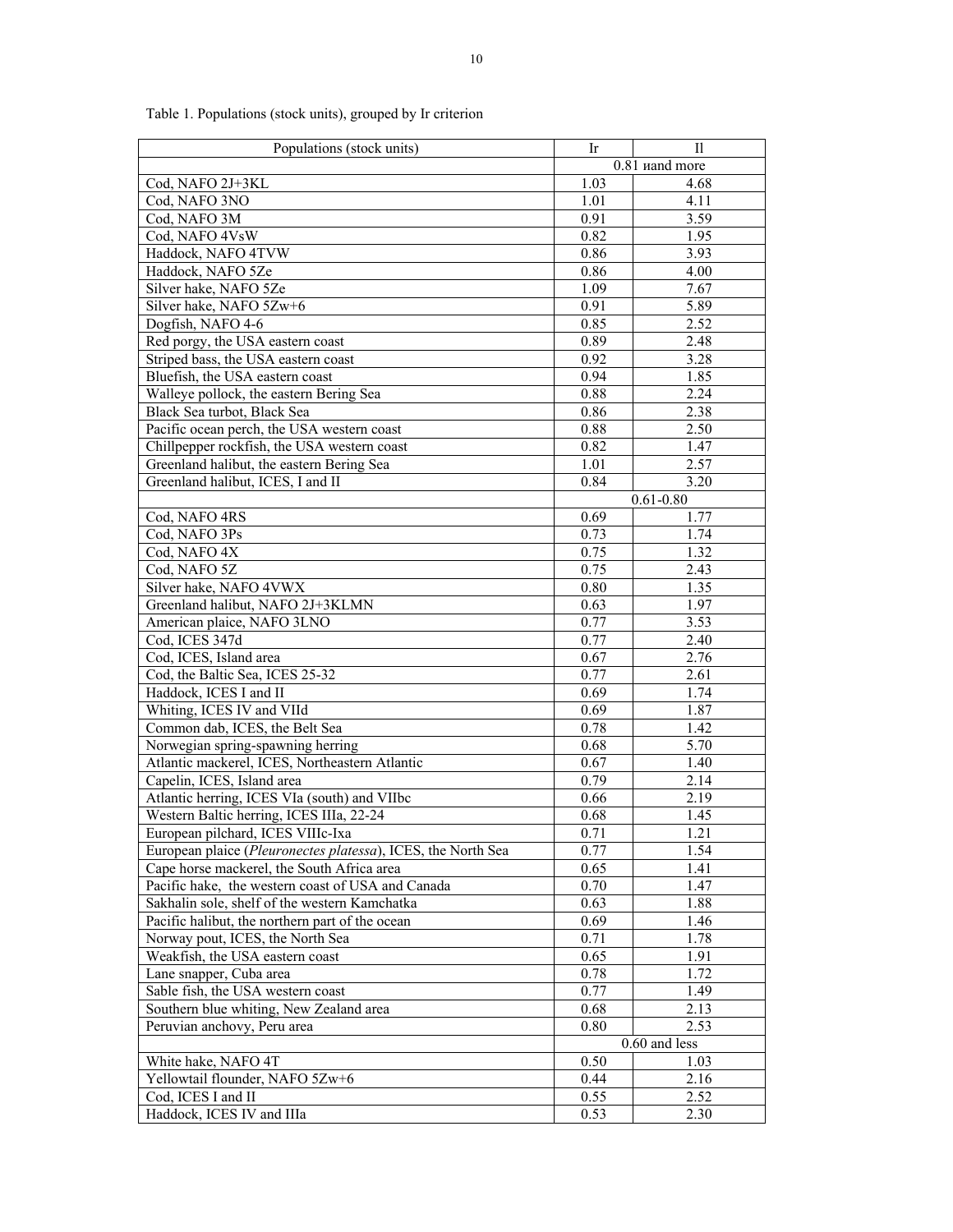| Pollock, ICES I and II                                   | 0.56 | 2.02 |
|----------------------------------------------------------|------|------|
| Pollock, ICES IV, VI and IIIa                            | 0.56 | 1.77 |
| Blue whiting, ICES (north)                               | 0.46 | 1.14 |
| Atlantic herring, ICES, the North Sea southwards of 62°N | 0.58 | 2.98 |
| Atlantic herring, ICES VIa (north)                       | 0.41 | 1.78 |
| Cape hake, the South Africa area                         | 0.60 | 1.95 |
| Pacific cod, western coast of Canada                     | 0.58 | 1.39 |
| Yellowfin sole, shelf of the western Kamchatka           | 0.29 | 2.04 |
| Rock sole, shelf of the western Canada                   | 0.47 | 1.41 |
| Longhead dab, shelf of the western Kamchatka             | 0.36 | 1.25 |
| Alaska plaice, shelf of the western Kamchatka            | 0.46 | 2.30 |
| Flathead flounder, shelf of the western Kamchatka        | 0.58 | 1.87 |
| Pacific ocean perch, the Aleutian Islands                | 0.38 | 1.56 |
| Atka mackerel, the eastern Bering Sea                    | 0.60 | 1.96 |
| Pacific herring, the eastern Bering Sea                  | 0.32 | 1.87 |
| Chub mackerel, Japan area                                | 0.23 | 1.49 |
| Capelin, ICES (Barents Sea)                              | 0.54 | 8.27 |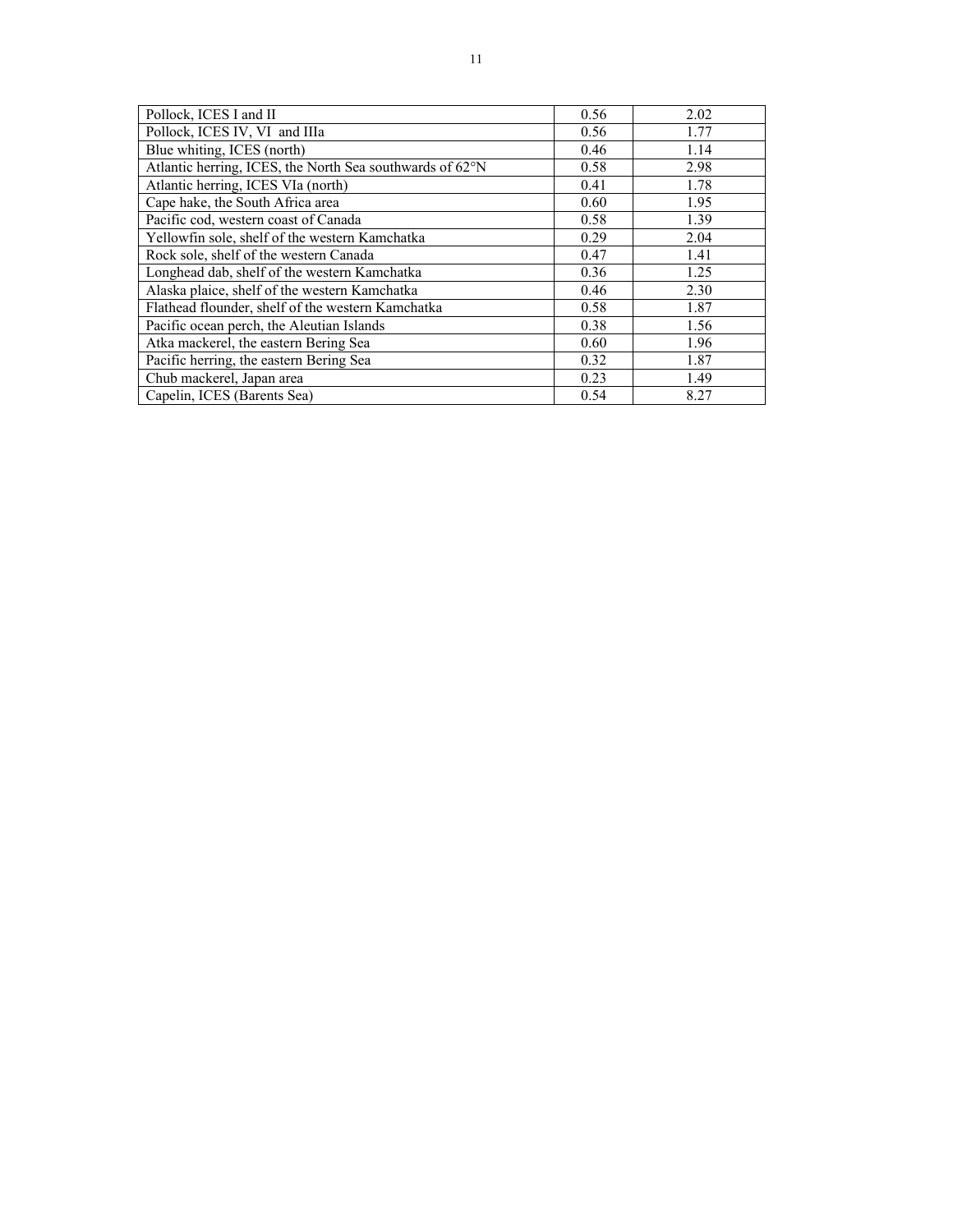| Populations (stock units)                                               | П                 | Ir           |
|-------------------------------------------------------------------------|-------------------|--------------|
|                                                                         | 3.00 and more     |              |
| Cod, NAFO 2J+3KL                                                        | 4.68              | 1.03         |
| Cod, NAFO 3NO                                                           | 4.11              | 1.01         |
| Cod, NAFO 3M                                                            | 3.59              | 0.91         |
| Haddock, NAFO 4TVW                                                      | 3.93              | 0.86         |
| Haddock, NAFO 5Ze                                                       | 4.00              | 0.86         |
| Silver hake, NAFO 5Ze                                                   | 7.67              | 1.09         |
| Silver hake, NAFO 5Zw+6                                                 | 5.89              | 0.91         |
| American plaice, NAFO 3LNO                                              | 3.53              | 0.77         |
| Striped bass, the USA eastern coast                                     | 3.28              | 0.92         |
| Greenland halibut, ICES I and II                                        | 3.20              | 0.84         |
| Capelin, ICES, Barents Sea                                              | 8.27              | 0.54         |
| Norwegian spring-spawning herring, ICES                                 | 5.70              | 0.68         |
|                                                                         | 2.00-2.99         |              |
| Cod, NAFO 5Z                                                            | 2.43              | 0.75         |
| Yellowtail flounder, NAFO 5Zw+6                                         | 2.16              | 0.44         |
| Dogfish, NAFO 3-6                                                       | 2.52              | 0.85         |
| Red porgy, the USA eastern coast                                        | 2.48              | 0.89         |
| Cod, ICES I and II                                                      | 2.52              | 0.55         |
| Cod, ICES, Island area                                                  | 2.76              | 0.67         |
| Cod, ICES 347d                                                          | 2.40              | 0.70         |
| Cod, ICES, Skagerrak / Eastern Channel                                  | 2.40<br>2.61      | 0.70<br>0.77 |
| Cod, ICES IIIa, 25-32<br>Haddock, ICES IV and IIIa                      | 2.30              |              |
| Pollock, ICES I and II                                                  | 2.02              | 0.53<br>0.56 |
| Atlantic herring, ICES Via (south) and VIIbc                            | $2.\overline{19}$ | 0.66         |
| Atlantic herring, ICES, the North Sea southwards of 62°N                | 2.98              | 0.58         |
| Capelin, ICES, Island area                                              | 2.14              | 0.79         |
| Walleye pollock, the eastern Bering Sea                                 | 2.24              | 0.88         |
| Yellowfin sole, shelf of the western Kamchatka                          | 2.04              | 0.29         |
| Alaska plaice, shelf of the western Kamchatka                           | 2.30              | 0.46         |
| Greenland halibut, the eastern Bering Sea                               | 2.57              | 1.01         |
| Black Sea turbot, Black Sea                                             | 2.38              | 0.86         |
| Pacific ocean perch, the USA western coast                              | 2.50              | 0.88         |
| Peruvian anchovy, Peru area                                             | 2.53              | 0.80         |
| Southern blue whiting, New Zealand area                                 | 2.13              | 0.68         |
|                                                                         | $2.00$ и меньше   |              |
| Cod, NAFO 3Ps                                                           | 1.74              | 0.73         |
| Cod, NAFO 4RS                                                           | 1.77              | 0.69         |
| Cod, NAFO 4VsW                                                          | 1.95              | 0.82         |
| Cod, NAFO 4X                                                            | 1.32              | 0.75         |
| Silver hake, NAFO 4VWX                                                  | 1.35              | 0.80         |
| White hake, NAFO 4T                                                     | 1.03              | 0.50         |
| Greenland halibut, NAFO 2J+3KLMN                                        | 1.97              | 0.63         |
| Bluefish, the USA eastern coast                                         | 1.85              | 0.94         |
| Weakfish, the USA eastern coast                                         | 1.91              | 0.65         |
| Lane snapper, Cuba area                                                 | 1.72              | 0.78         |
| Pollock, ICES IV, VI, IIIa                                              | 1.77              | 0.56         |
| Whiting, ICES IV and VId                                                | 1.87              | 0.69         |
| Haddock, ICES I and II                                                  | 1.74              | 0.69         |
| Common dab, ICES, the Belt Sea                                          | 1.42              | 0.78         |
| European plaice, ICES, the North Sea                                    | 1.54              | 0.77         |
| Atlantic herring, ICES VIa (north)                                      | 1.78              | 0.41         |
| Atlantic herring, ICES IIIa, 22-24<br>European pilchard, ICES VIIIc-IXa | 1.45<br>1.21      | 0.68<br>0.71 |
|                                                                         |                   |              |

Table 2. Populations (stock units), grouped by Il criterion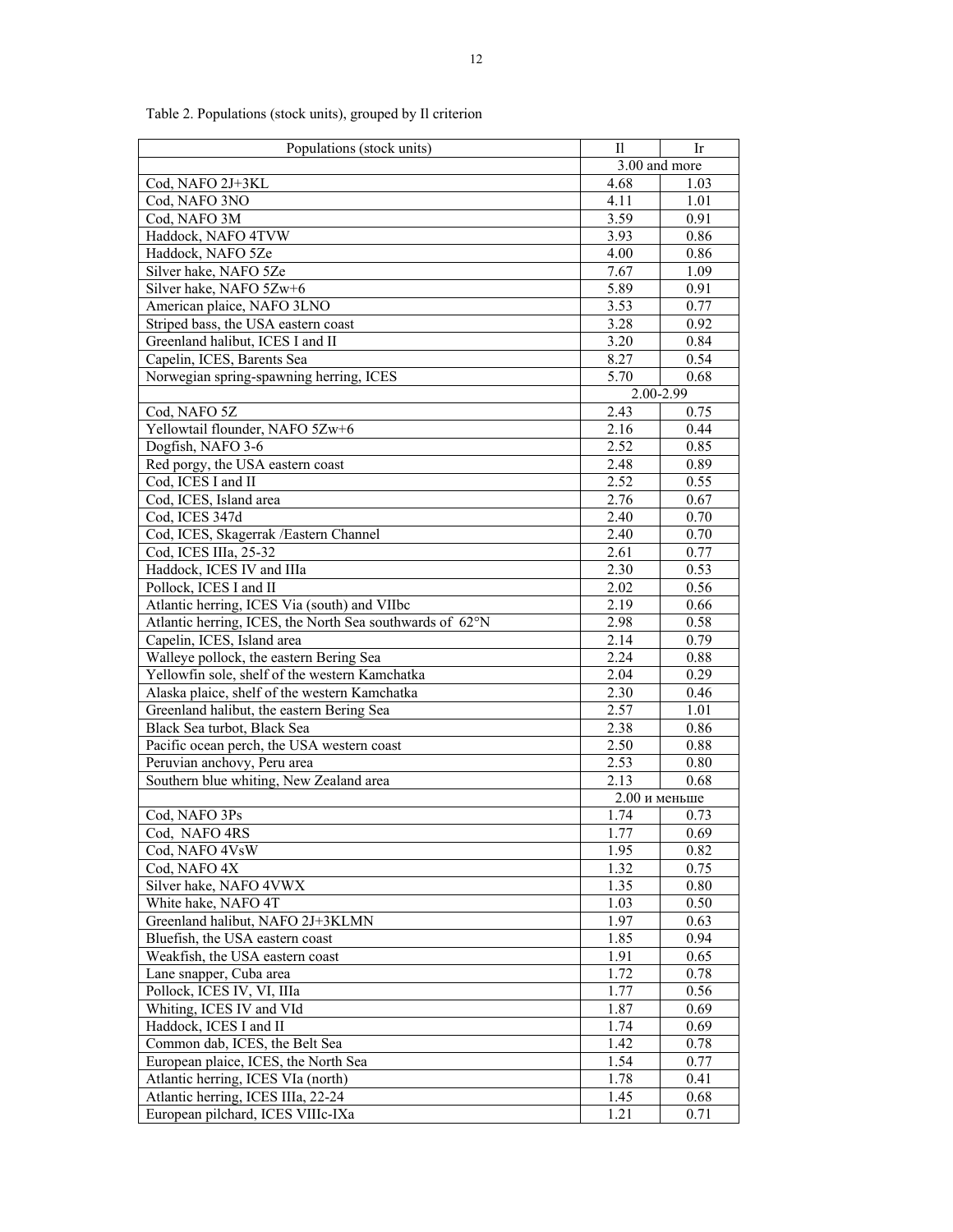| Atlantic mackerel, ICES, the Northeastern Atlantic Ocean | 1.40 | 0.67 |
|----------------------------------------------------------|------|------|
| Blue whiting, ICES (northern part)                       | 1.14 | 0.46 |
| Norway pout, ICES, the North Sea                         |      |      |
| Cape horse mackerel, the South Africa area               | 1.41 | 0.65 |
| Cape hake, the South Africa area                         | 1.95 | 0.60 |
| Pacific cod, the western coast of Canada                 | 1.39 | 0.58 |
| Pacific hake, the western coast of USA and Canada        | 1.47 | 0.70 |
| Chillpepper rockfish, the USA western coast              | 1.47 | 0.82 |
| Pacific ocean perch, the Aleutian Islands                | 1.56 | 0.38 |
| Pacific halibut, северная часть океана                   | 1.46 | 0.69 |
| Rock sole, shelf of the western coast of Canada          | 1.41 | 0.47 |
| Longhead dab, shelf of the western Kamchatka             | 1.25 | 0.36 |
| Flathead flounder, shelf of the western Kamchatka        | 1.87 | 0.58 |
| Sable fish, the USA western coast                        | 1.49 | 0.77 |
| Atka mackerel, the eastern Bering Sea                    | 1.96 | 0.60 |
| Sakhalin sole, shelf of the western Kamchatka            | 1.88 | 0.63 |
| Pacific herring, the eastern Bering Sea                  | 1.87 | 0.32 |
| Chub mackerel, Japan area                                | 1.49 | 0.23 |

Table 3. Assessment of relationship between spawning biomass and recruitment in populations with Ir and Il values assuming sufficiently evident effect of density dependence

| Populations (stock units)  |      |      |         |
|----------------------------|------|------|---------|
| Cod, NAFO 2J+3KL           | 0.67 | 0.45 | 0.002   |
| Cod, NAFO 3NO              | 0.73 | 0.53 | < 0.001 |
| Cod, NAFO 3M               | 0.63 | 0.39 | 0.002   |
| Haddock, NAFO 4TVW         | 0.63 | 0.39 | < 0.001 |
| Haddock, NAFO 5Ze          | 0.53 | 0.28 | < 0.001 |
| Silver hake, NAFO 5Ze      | 0.71 | 0.50 | < 0.001 |
| Silver hake, NAFO 5Zw+6    | 0.55 | 0.31 | 0.002   |
| American plaice, NAFO 3LNO | 0.71 | 0.50 | < 0.001 |
| Dogfish, NAFO 4-6          | 0.58 | 0.33 | 0.012   |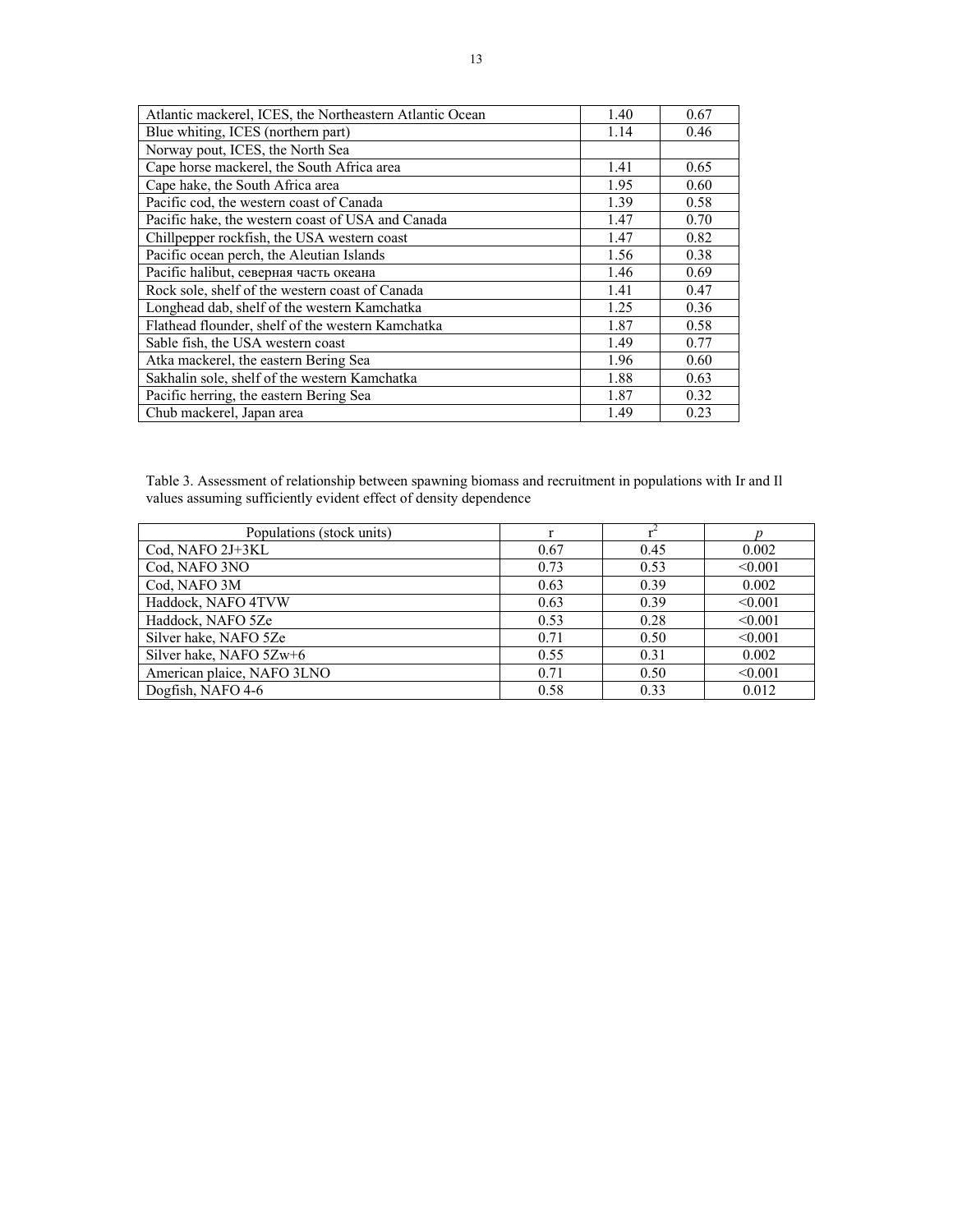| Populations (stock units)                                                                       | SSBrec/SSBmax | Ir   | $\mathbf{I}$ |
|-------------------------------------------------------------------------------------------------|---------------|------|--------------|
| Cod, NAFO 2J+3KL                                                                                | 0.93          | 1.03 | 4.68         |
| Cod, NAFO 3NO                                                                                   | 0.74          | 1.01 | 4.11         |
| Cod, NAFO 3M                                                                                    | 0.66          | 0.91 | 3.59         |
| Cod, NAFO 3Ps                                                                                   | 0.72          | 0.73 | 1.74         |
| Cod, NAFO 4RS                                                                                   | 0.62          | 0.69 | 1.77         |
| Cod NAFO 4VsW                                                                                   | 0.82          | 0.82 | 1.95         |
| Cod, NAFO, 4X                                                                                   | 0.73          | 0.75 | 1.32         |
| Cod, HAΦO 5Z                                                                                    | 1.00          | 0.75 | 2.43         |
| Cod, ICES I and II                                                                              | 0.19          | 0.55 | 2.52         |
| Cod, ICES (Island area)                                                                         | 0.23          | 0.67 | 2.76         |
| Cod, ICES 347d                                                                                  | 0.59          | 0.77 | 2.40         |
| Cod. ICES 25-32                                                                                 | 0.51          | 0.77 | 2.61         |
| Haddock, NAFO 5Ze                                                                               | 0.78          | 0.86 | 4.00         |
| Haddock, NAFO 4TVW                                                                              | 0.77          | 0.86 | 3.93         |
| Haddock, ICES I and II                                                                          | 0.55          | 0.69 | 1.74         |
| Haddock, ICES IV, IIIa                                                                          | 0.28          | 0.53 | 2.30         |
| Whiting, ICES IV, VIId                                                                          | 0.57          | 0.69 | 1.87         |
| Silver hake, NAFO 4VWX                                                                          | 0.48          | 0.80 | 1.35         |
| Silver hake, NAFO 5Ze                                                                           | 0.83          | 1.09 | 7.67         |
| Silver hake, NAFO 5Zw+6                                                                         | 0.50          | 0.91 | 5.89         |
| Pollock, ICES I and II                                                                          | 0.55          | 0.56 | 2.02         |
| Pollock, ICES IV, VI, IIIa                                                                      | 0.96          | 0.56 | 1.77         |
| White hake, NAFO 4T                                                                             | 0.37          | 0.50 | 1.03         |
| Blue whiting, ICES (northern part)                                                              | 0.36          | 0.46 | 1.14         |
| Southern blue whiting, New Zealand area                                                         | 0.36          | 0.68 | 2.13         |
| Cape hake, the South Africa area                                                                | 0.64          | 0.60 | 1.95         |
| Walleye pollock, the eastern Barents Sea                                                        | 0.45          | 0.88 | 2.24         |
| Pacific cod, the western Canada                                                                 | 0.53          | 0.58 | 1.39         |
| Pacific hake, the western Canada and USA                                                        | 0.45          | 0.70 | 1.47         |
| Yellowtail flounder, NAFO 5Zw+6                                                                 | 0.41          | 0.44 | 2.16         |
| American plaice, NAFO 3LNO                                                                      | 0.74          | 0.77 | 3.53         |
| European plaice, ICES (the North Sea)                                                           | 0.62          | 0.77 | 1.54         |
| Common dab, ICES (the Belt Sea)                                                                 | 0.72          | 0.78 | 1.42         |
| Black Sea turbot, the Black Sea                                                                 | 0.67          | 0.86 | 2.38         |
| Sakhalin sole, shelf of the western Kamchatka                                                   | 0.41          | 0.63 | 1.88         |
|                                                                                                 | 0.07          | 0.46 | 2.30         |
| Alaska plaice, shelf of the western Kamchatka<br>Yellowfin sole, shelf of the western Kamchatka | 0.28          | 0.29 | 2.04         |
| Rock sole, shelf of the western Canada                                                          |               |      |              |
|                                                                                                 | 0.31          | 0.47 | 1.41         |
| Longhead dab, shelf of the western Kamchatka                                                    | 0.32          | 0.36 | 1.25         |
| Flathead flounder, shelf of the western Kamchatka                                               | 0.53          | 0.58 | 1.87         |
| Greenland halibut, NAFO 2+3                                                                     | 0.48<br>0.82  | 0.63 | 1.97         |
| Greenland halibut, the eastern Bering Sea                                                       |               | 1.01 | 2.57         |
| Pacific halibut                                                                                 | 0.56          | 0.69 | 1.46         |
| Pacific ocean perch, the Aleutian Islands                                                       | 0.99          | 0.38 | 1.56         |
| Pacific ocean perch, the western coast of USA                                                   | 0.95          | 0.88 | 2.50         |
| Chillpepper rockfish, the western coast of USA                                                  | 0.78          | 0.92 | 3.28         |
| Striped bass, the eastern coast of USA                                                          | 0.78          | 0.92 | 3.28         |
| Red porgy, the eastern coast of USA                                                             | 0.71          | 0.89 | 2.48         |
| Weakfish, the eastern coast of USA                                                              | 0.31          | 0.65 | 1.91         |
| Lane snapper, Cuba area                                                                         | 0.63          | 0.78 | 1.72         |
| Bluefish, the eastern coast of USA                                                              | 0.91          | 0.94 | 1.85         |
| Norwegian spring-spawning herring, ICES                                                         | 0.47          | 0.68 | 5.70         |
| Atlantic herring, ICES VIa, VIIbc                                                               | 0.37          | 0.66 | 2.19         |
| Atlantic herring, ICES VIa (north)                                                              | 0.38          | 0.41 | 1.78         |

Table 4. Relationship between the spawning biomass corresponding the maximum recruitment abundance (SSBrec) and its highest value (SSBmax), and indices Ir and Il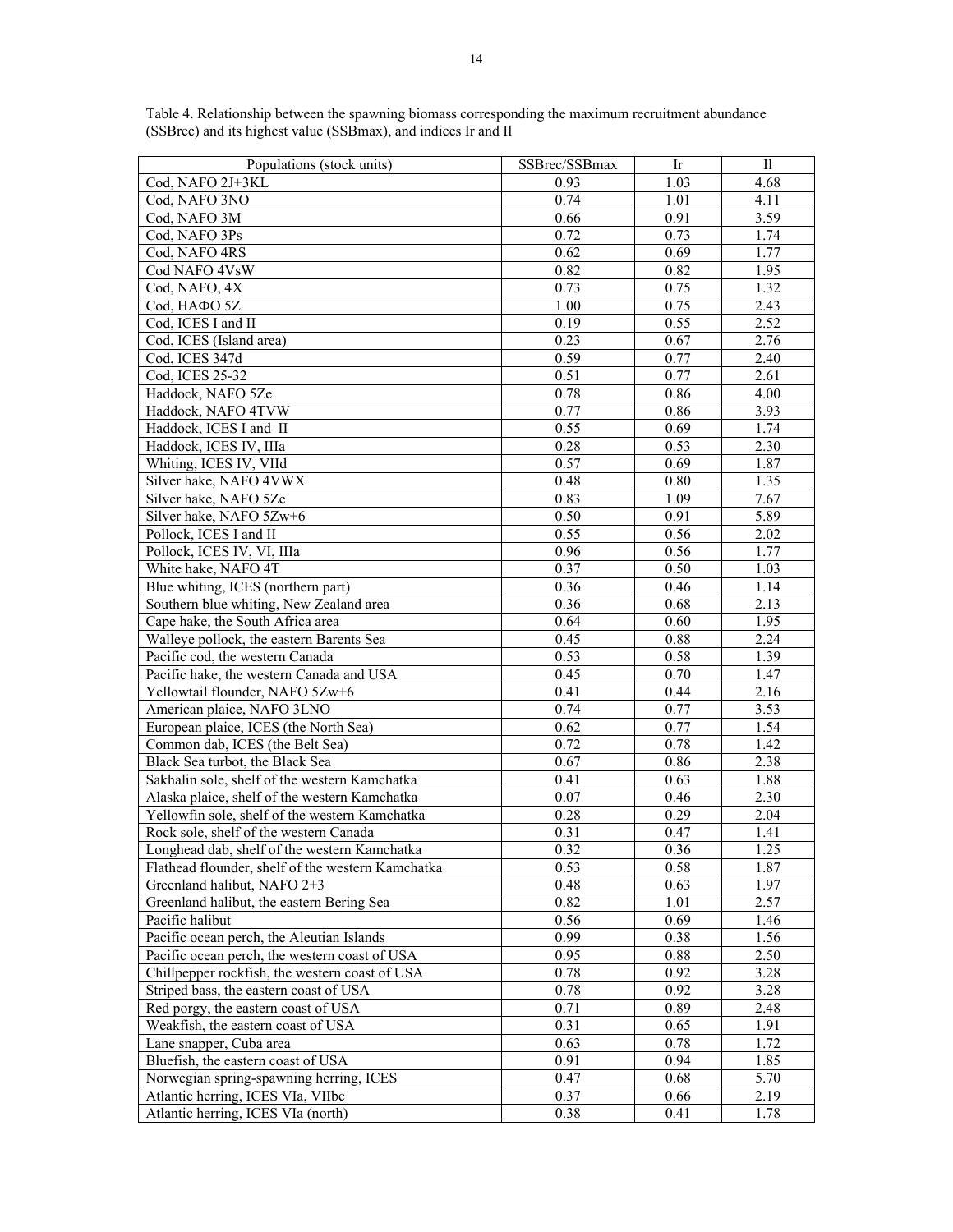| Atlantic herring, ICES (North Sea K HOTY OT 62 c.m.)      | 1.00 | 0.58 | 2.98 |
|-----------------------------------------------------------|------|------|------|
| Western Baltic herring, ICES IIIa, 22-24                  | 0.39 | 0.68 | 1.45 |
| Pacific herring, the eastern Barents Sea                  | 0.11 | 0.32 | 1.87 |
| Cape horse mackerel, the South Africa area                | 0.41 | 0.65 | 1.41 |
| European pilchard, ICES VIII, Ixa                         | 0.63 | 0.71 | 1.21 |
| Capelin ICES (Barents Sea)                                | 0.60 | 0.54 | 8.27 |
| Capelin, ICES (Island)                                    | 0.43 | 0.79 | 2.14 |
| Atlantic mackerel, ICES (the northeastern Atlantic Ocean) | 0.51 | 0.67 | 1.40 |
| Chub mackerel (Japan)                                     | 0.18 | 0.23 | 1.49 |
| Norway pout, ICES (the North Sea)                         | 0.74 | 0.71 | 1.78 |
| Peruvian anchovy (Peru area)                              | 0.52 | 0.80 | 2.53 |
| Sable fish, western USA                                   | 0.86 | 0.77 | 1.49 |
| Atka mackerel, the eastern Barents Sea                    | 0.70 | 0.60 | 1.96 |
| Dogfish, NAFO 4-6                                         | 0.77 | 0.85 | 2.52 |

Table 5. The mean of three indices of the stock-recruitment relationship by indices groups

| Groups        | SSBrec/SSBmax |      |               |
|---------------|---------------|------|---------------|
| $0.71 - 1.00$ | 0.83          | 0.82 |               |
| $0.70 - 0.51$ | 0.59          | 0.69 | $\cap$<br>ر گ |
|               | ).35          |      | 2.04          |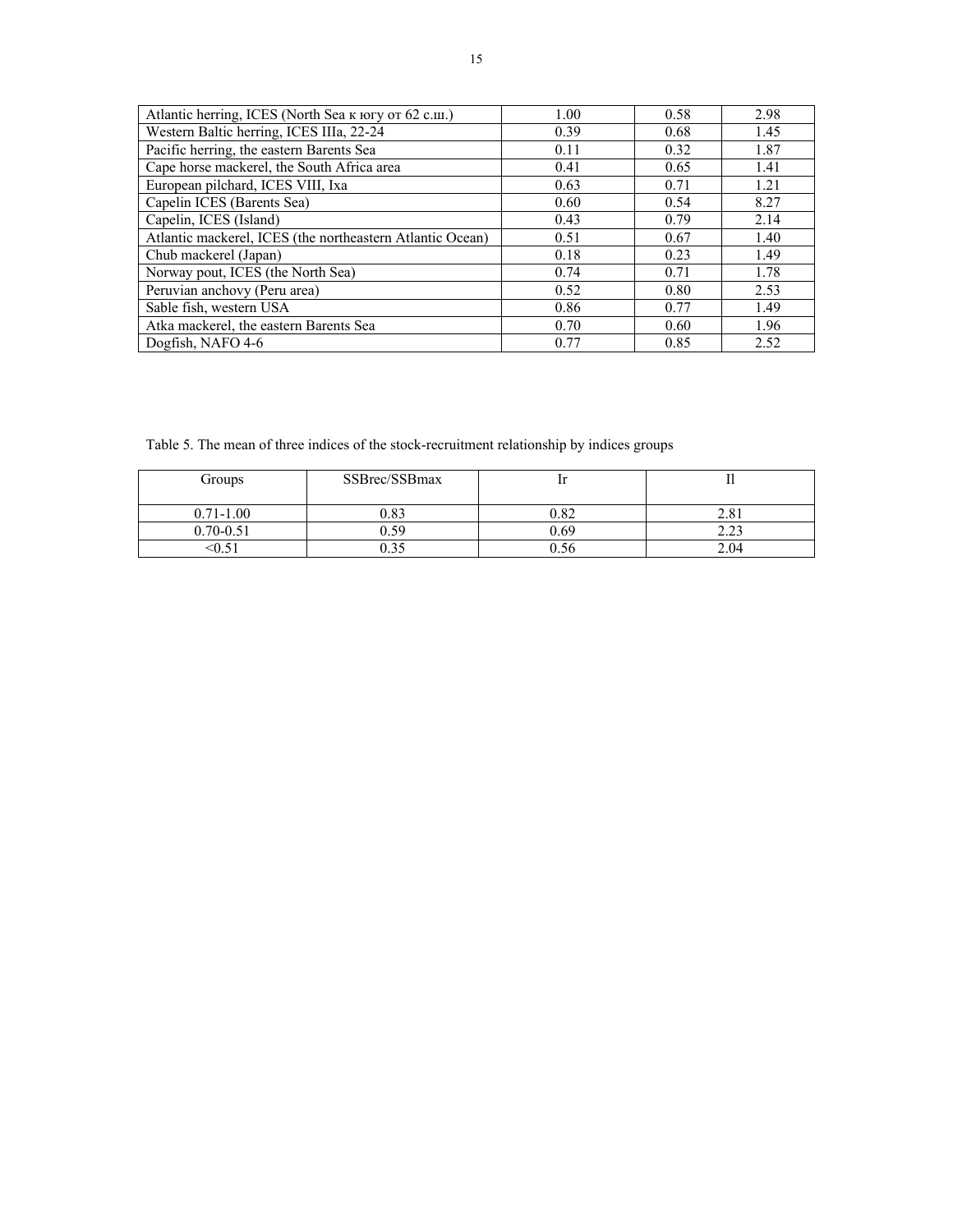| Populations (stock   | $\mathbf{r}$ |        | $\boldsymbol{p}$ | Ir   |
|----------------------|--------------|--------|------------------|------|
| units)               |              |        |                  |      |
| Greenland halibut,   | $-0.92$      | 0.84   | < 0.001          | 0.63 |
| NAFO $2+3$           |              |        |                  |      |
| White hake, NAFO 4T  | $-0.42$      | 0.18   | 0.354            | 0.50 |
| Blue whiting, ICES   | $-050$       | 0.25   | 0.138            | 0.46 |
| Cape hake, the South | $-0.24$      | 0.06   | 0.454            | 0.60 |
| Africa area          |              |        |                  |      |
| Atka mackerel, the   | $-0.50$      | 0.25   | 0.114            | 0.60 |
| eastern Barents Sea  |              |        |                  |      |
| Flathead flounder,   | $-0.37$      | 0.14   | 0.290            | 0.58 |
| shelf of the western |              |        |                  |      |
| Kamchatka            |              |        |                  |      |
| Pacific herring, the | $-0.06$      | < 0.01 | 0.860            | 0.32 |
| eastern Barents Sea  |              |        |                  |      |
| Chub mackerel, Japan | $-0.78$      | 0.61   | 0.022            | 0.23 |
| area                 |              |        |                  |      |

Table 6. Estimate of relationship degree between spawning biomass in the upper range part and recruitment of populations with low Ir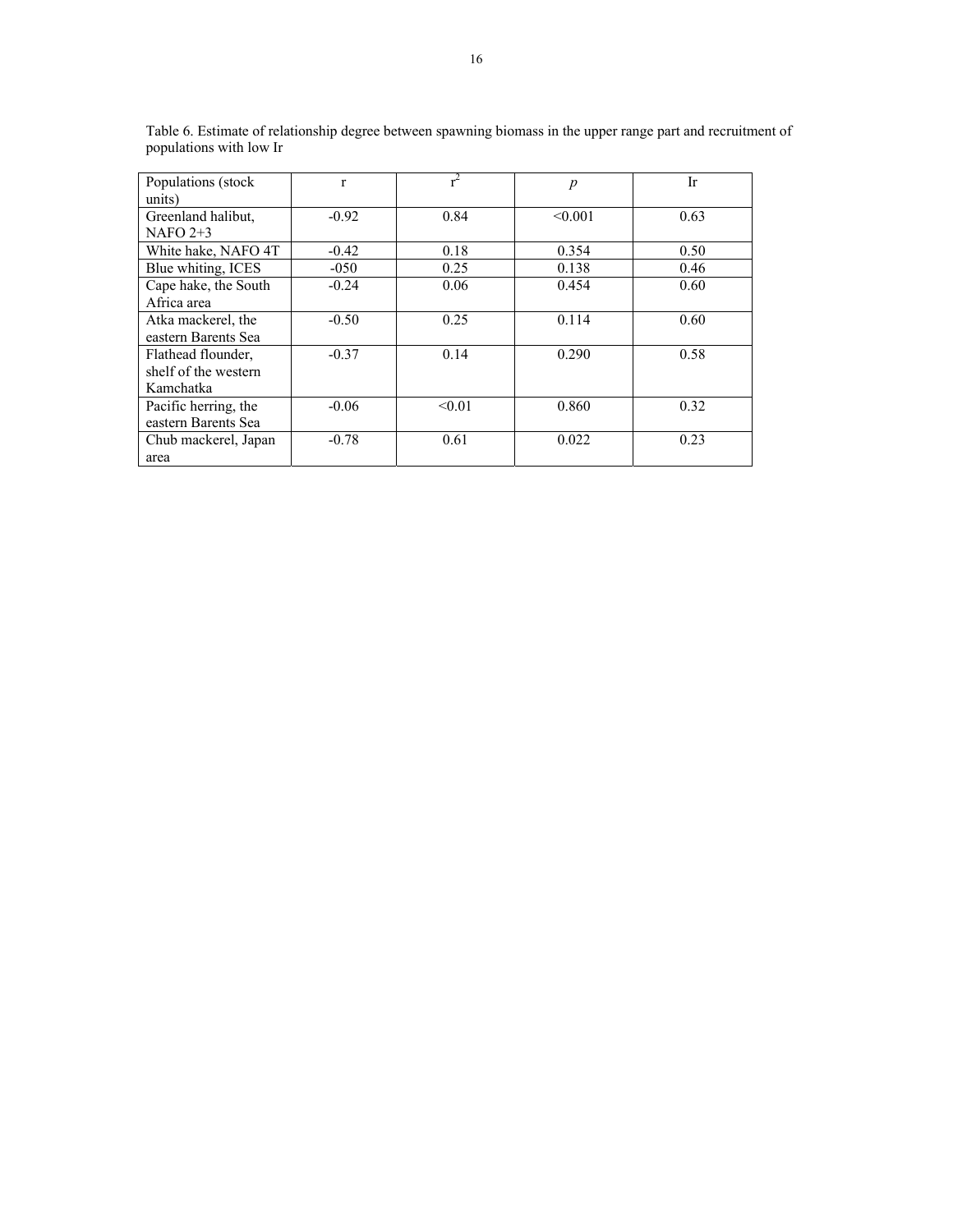| Populations (stock units) | Period,   | Ir   | $\mathbf{I}$ | Dynamics of spawning biomass                           |
|---------------------------|-----------|------|--------------|--------------------------------------------------------|
|                           | years     |      |              |                                                        |
| Cod, NAFO 3NO             | 1959-1974 | 0.71 | 1.40         | Most SSB values are in the range from average to       |
|                           |           |      |              | high                                                   |
|                           | 1975-1988 | 0.65 | 2.46         | Sharp reduction followed by increase to the high level |
|                           | 1989-2005 | 0.46 | 3.12         | Sharp reduction followed by stabilization at a very    |
|                           |           |      |              | low level                                              |
|                           | 1959-2005 | 1.04 | 7.08         |                                                        |
| Cod, ICES I и II          | 1946-1965 | 0.67 | 1.97         | Reduction from high to low                             |
|                           | 1966-1987 | 0.72 | 1.66         | Alternation of low and high SSB                        |
|                           | 1988-2005 | 0.62 | 1.63         | Alternation with some increase at the end of the       |
|                           |           |      |              | period                                                 |
|                           | 1946-2005 | 0.55 | 2.52         |                                                        |
| Cod, ICES 347d            | 1963-1982 | 0.79 | 1.27         | Most SSB values are in the range from average to       |
|                           |           |      |              | high                                                   |
|                           | 1983-2004 | 0.86 | 2.50         | Reduction followed by stabilization at a very low      |
|                           |           |      |              | level                                                  |
|                           | 1963-2004 | 0.77 | 2.40         |                                                        |
| Cod of Iceland, ICES      | 1928-1959 | 0.68 | 1.30         | Within the range from average to high                  |
|                           | 1960-1991 | 0.71 | 1.96         | High values at the beginning of the period with        |
|                           |           |      |              | subsequent reduction and stabilization at a low level  |
|                           | 1928-1991 | 0.67 | 2.76         |                                                        |
| Haddock, NAFO 5Ze         | 1931-1967 | 0.74 | 1.47         | Most SSB values are in the range from average to       |
|                           |           |      |              | high                                                   |
|                           | 1968-1982 | 0.70 | 1.92         | Fluctuation from low to average values                 |
|                           | 1983-1998 | 0.57 | 1.36         | Low values with slight increase at the period end      |
|                           | 1931-1998 | 0.86 | 4.00         |                                                        |
| Pacific halibut           | 1935-1962 | 0.61 | 1.06         | Increase and stabilization at a high level             |
|                           | 1963-1981 | 0.60 | 1.12         | Reduction and stabilization at a low level             |
|                           | 1935-1981 | 0.69 | 1.46         |                                                        |
| Norwegian spring-         | 1950-1967 | 0.80 | 2.90         | High values in the period beginning with subsequent    |
| spawning herring          |           |      |              | decrease to very low values                            |
|                           | 1968-1986 | 1.14 | 7.00         | Low values during the whole period                     |
|                           | 1987-2002 | 0.81 | 1.85         | Increase and stabilization at a high level             |
|                           | 1950-2002 | 68   | 5.70         |                                                        |

Table 7. Stock-recruitment relationship trend and dynamics of spawning biomass of some fish populations by time periods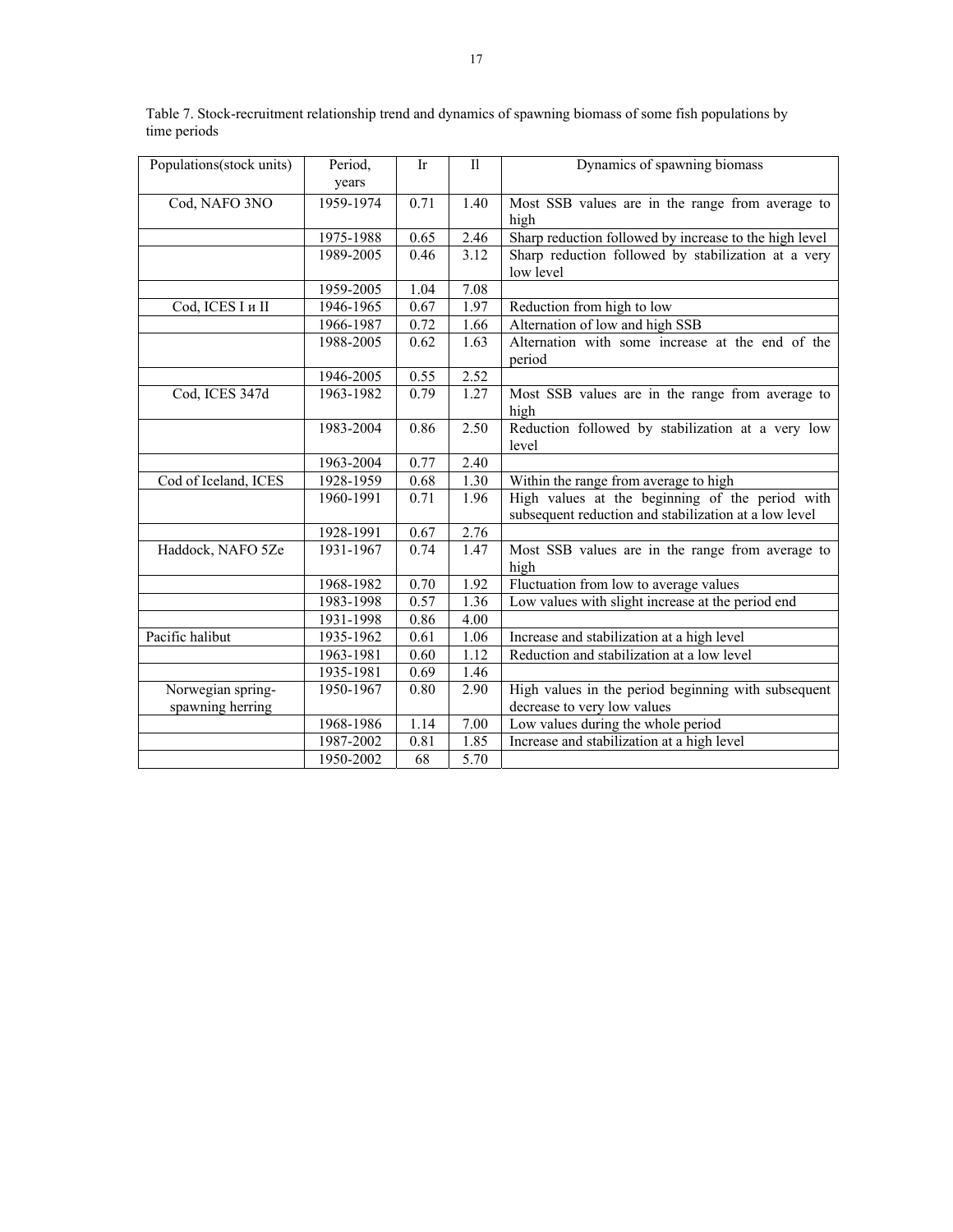

Fig. 1. Relationship of the spawning biomass and recruitment in populations with high Ir and Il.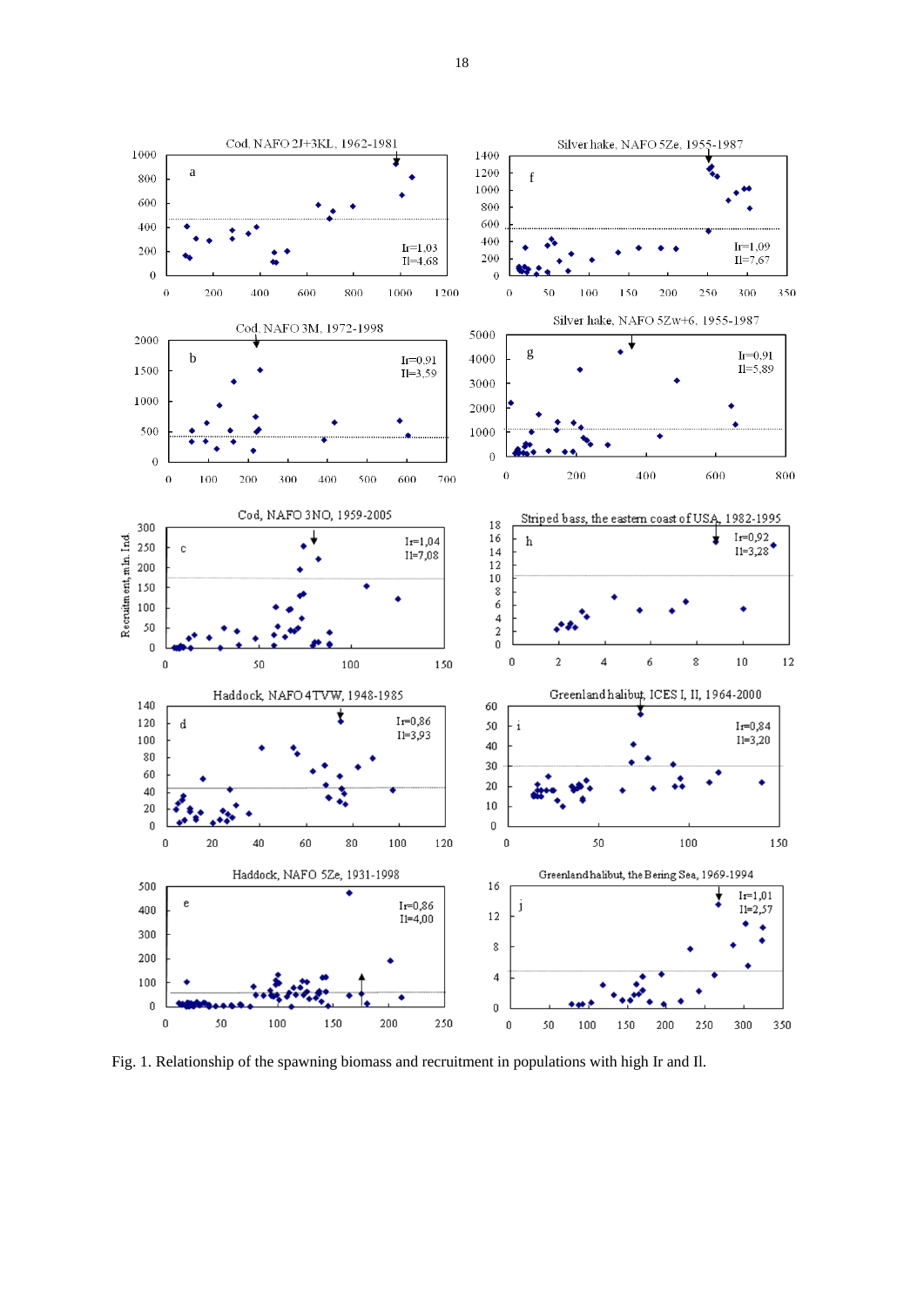

Fig. 2. Relationship of the spawning biomass and recruitment in populations with low Ir and Il.